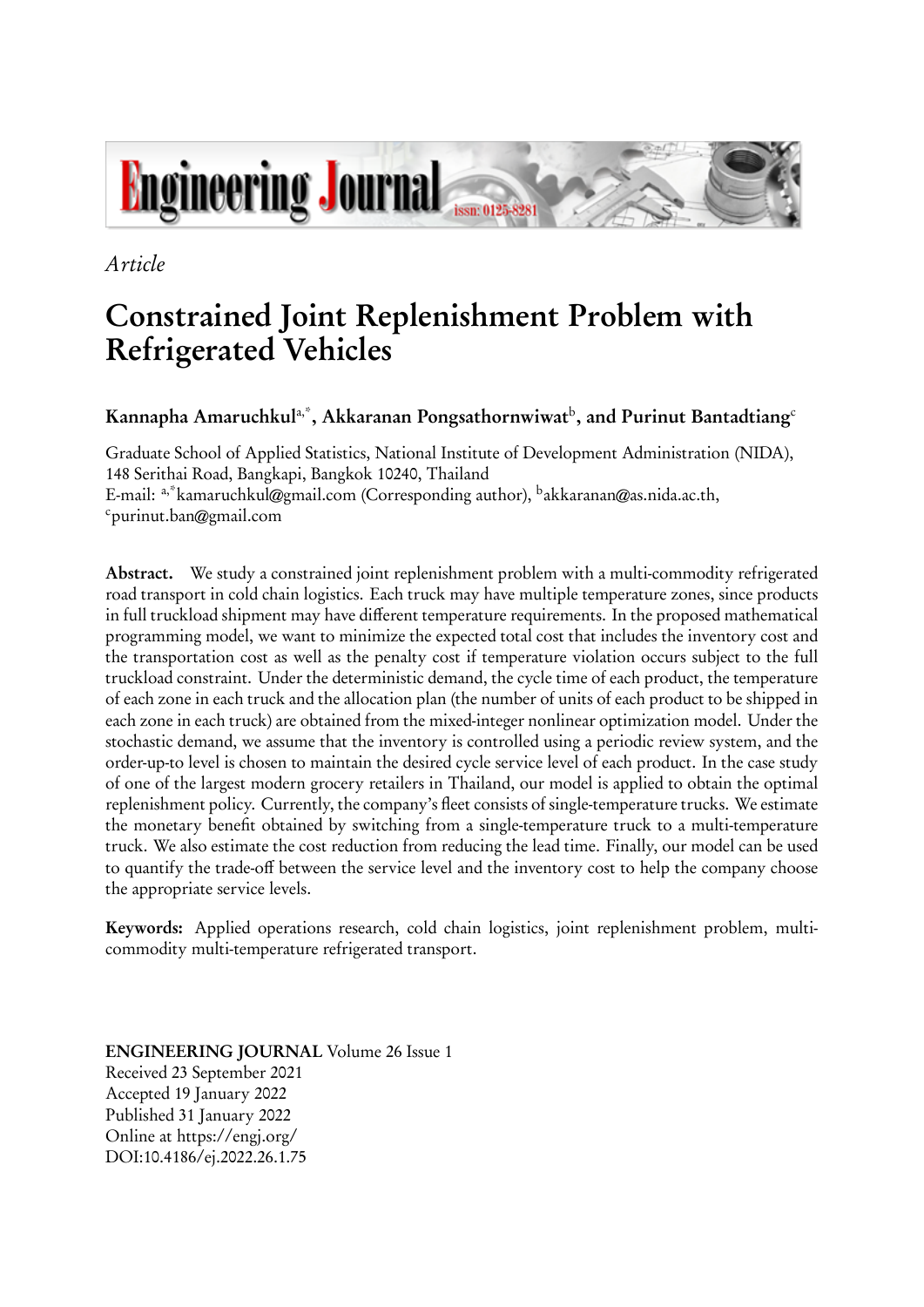## **1. Introduction**

Cold chain logistics is crucial to temperature-sensitive products such as perishable products (e.g., fresh fruits, vegetables, meats) and medical products (e.g., vaccines, blood and plasma). The cold chain logistics market worldwide is expected to exceed 585 billion USDs in five years [1]. The cold chain consists of at least four linked systems, namely precooling, warehouse refrigeration, refrigerated transport and marketing [2]. Since different products have different temperature requirements, cold storage categories include high-temperature (5 to 15 °C), medium-temperature (*−*5 to 5 °C), lowtemperature (*−*25 to *−*18 °C), quick-freezing (*−*40 to *−*30 °C) and ultralow-temperature (*−*60 to *−*45 °C) refrigerated warehouses. Rather than reducing the cargo temperature, the main objective of the refrigerated transport is to maintain a stable and uniform temperature during the delivery period. In this article, we focus on road transport from a distribution center to retailers via refrigerated vehicles. We optimize the coordinated ordering decision of different products and the shipping plan, which specify both volume and temperature point in each temperature zone in each truck.

The literature review is as follows. The joint replenishment problem (JRP) is surveyed in [3] and [4], in which the latter considers the JRP under stochastic demand. The basic JRP is extended to include various resource constraints such as transportation capacities, warehouse capacities and budget limitations. The JRP with resource constraints is sometimes referred to as the constrained joint replenishment problem (CJRP). In [5], the CJRP has a single budget constraint, and the model is solved using the genetic algorithm. [6] solves the CJPR with a single constraint using a heuristic solution from linear programming. Our CJRP model has more than one constraint, stating that the total allocation to each zone in each truck cannot exceed its capacity. The capacity constraints are included in [7] and [8]. The study of [9] considers the CJRP with stochastic demand under the periodic-review inventory system, in which the dynamic order-up-to levels are used to create full truckloads. In [9], the CJRP with full truckloads is solved in two steps: The first step determines the number of trucks, and the second step determines the dynamic order-up-to levels in such a way that the total shipped volume leads to a full truckload. Unlike [9], we solve for the shipping and ordering decisions simultaneously in one unified CJRP model. [10] formulates the JRP as a mixed-integer linear programming problem, in which the setup (ordering) cost is stepwise and depends on the number of trucks used. In [10], the planning horizon is finite, whereas in ours the planning horizon is infinite. In [10], the demand is deterministic and

nonstationary, whereas in ours the demand is stochastic and stationary.

Our model also has a stepwise ordering cost, which is a function of the number of trucks used. Furthermore, we consider refrigerated trucks and include the temperature penalty cost if the truck temperature is outside the designated temperature range of each product. In our model, the transport capacity is a hard constraint as in the previous studies. Nevertheless, in ours the temperature range is a soft constraint and a violation penalty is included in the objective function. In the previous deterministic JRP model, the average total cost includes the average setup cost and the average holding cost. In ours, the average total cost includes both the setup and holding costs as well as the penalty cost associated with temperature violation during refrigerated transport.

A comprehensive review of cold chain logistics can be found in [2] for fresh agricultural products and in [11] for food products. [12] studies the temperature management problem in refrigerated warehouse, and the optimal target temperature is obtained for each multicommodity cold storage room in the warehouse. [12] considers the temperature management for warehouse refrigeration, whereas we consider that for refrigerated transport. [13] studies the cold chain management problem in the hierarchical hub network. Ours is a single echelon, but we focus on the refrigerated transportation.

For perishable product, the JRP can be found in [14] and [15], and their models account for noninstantaneous deterioration and random lifetime, respectively. [16] formulates a JRP for products with varying ages. [17] develops an inventory policy with microperiodic control, which allows delivery of a perishable product several times daily. [18] compares different inventory policies for perishable goods. [19] considers the multi-echelon inventory optimization in the meat supply chain. [20] studies the special case of the multiechelon inventory system with one warehouse and multiple retailers, and [21] considers a periodic-review inventory policy in the two-echelon inventory problem with seasonal demand. The pricing decision for perishable products is studied in [22], [23], [24] and [25]. [26] studies both pricing and replenishment decisions with expiration date dependent deterioration. [27] studies both pricing and preservation technology investment decision. These studies determine the prices of different products so that the revenue is maximized, whereas in ours, we determine the different temperatures of zones in trucks so that the cost is minimized. Table 1 summarizes the key attributes of the above literature. These studies on the JRP for perishable products do not explicitly account for both the temperature control inside the truck and the truck capacity, which are two key fea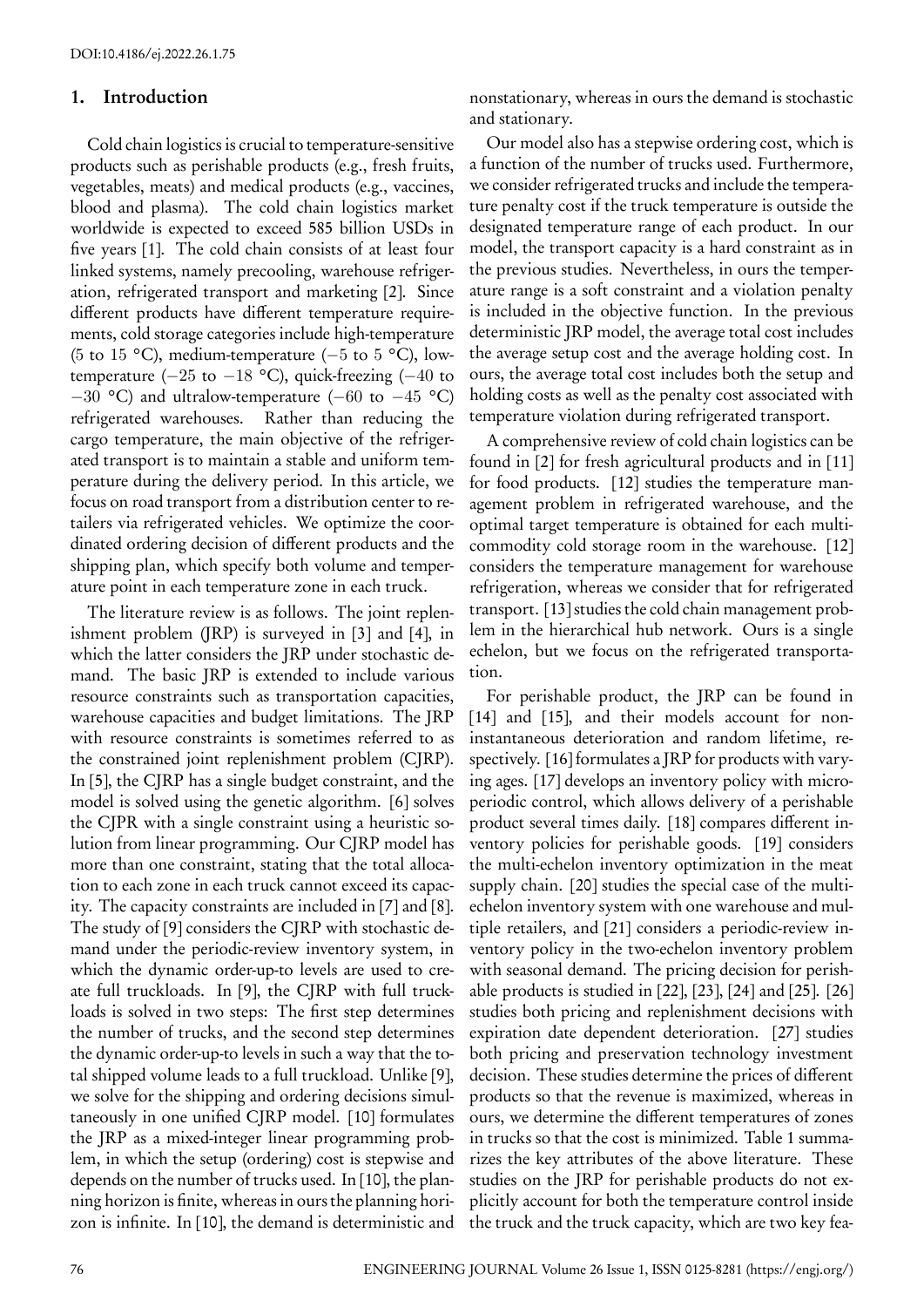tures in our model.

Our key contribution is formulating the CJRP model with refrigerated delivery in a full truckload multitemperature refrigerated truck. Unlike the traditional mono-temp (single-temp) truck, this so-called multitemp truck allows different temperatures in different zones within one truck. The customized refrigeration sections (zones) can be created using the thermal insulated barriers called bulkheads; see Fig. 1. From Table 1, none of the previous studies with temperature control considers this multi-temp truck. In [13], the refreshing and freezing operations are done in a hub node, and items are transported in delivery vehicles with ambient temperature. [24] introduces the cold-chain service level to implicitly capture cold-chain operations such as packing, cooling facilities and temperature level during transportation. The temperature point in the refrigerated vehicle is not modeled explicitly. In [27], [25] and [12], cold storage at warehouses or retailers are considered. Our model determines the temperature inside each zone in each multi-temp truck. Since the mono-temp truck is a special case of ours, our model can be used to evaluate the monetary benefit from using the multi-temp truck.

We formulate the CJRP with refrigerated delivery. Many products with different temperature targets are transported in full truckload. In spite of the multi-temp truck, the temperature inside each zone in each truck may still exceed the upper bound of the target temperature of one product, while falling below the lower bound of another product. As in the goal programming approach, when the zone temperature falls outside the designated bound of each product, a penalty cost from temperature violation is incurred. Our objective is to minimize the average total cost. In our deterministic model, the average total cost includes the average setup cost that depends on the number of trucks used, the average holding cost that depends on the cycle stock, and the penalty cost from temperature violation. In our stochastic model, the expected holding cost also depends on the safety stock. Our stochastic CJRP is a mixedinteger nonlinear optimization with a chance constraint to ensure that the in-stock probability of each product is at least its desired service level.

The rest of this paper is organized as follows: In Section 2, we propose the CJRP with the temperature control management and extend to account for demand uncertainty. We identify conditions under which the problem becomes convex programming in Section 3. A case study is provided in Section 4. Concluding remarks and a few extensions are given in Section 5.

## **2. Formulation**

Consider a joint replenishment problem with a family of *n* coordinated items, called items  $i = 1, 2, \ldots, n$ . These items can be delivered using *m* trucks. Let *L* be the lead time, which is assumed to be constant. The lead time is the period of time from which an order is placed until it is received. The lead time includes the order preparation time, the transit time from a supplier and time for inspection after receiving the order. The input parameters are given in the top part of Table 2. There are three types of setup costs, namely the full truckload (FTL) cost of truck *j* denoted as  $K_j$ , the minor setup cost of item *i* denoted as *k<sup>i</sup>* , and the other fixed major setup cost *Ko*. The FTL cost *K<sup>j</sup>* may depend on the truck size; for instance, the 18-wheel truck may have a larger FTL cost than the 6-wheel truck. Similarly, the maximum and minimum temperature points,  $y_j^L$  and  $y_j^U$ , may be different for each truck. The cost  $K_j$  also includes the pre-trip cost associated with precooling trucks, which may take upto a few hours. The minor setup cost of each item, *k<sup>i</sup>* , may include the procurement cost such as the cost of order approval and receipt, the billing cost and the cost of incoming inspection. In practice, the capacity  $\kappa_j$  is slightly below the total truck volume, since the total truck volume may be sufficient, but the shipments may not fit inside the truck due to their different shapes. This is sometimes referred to as stacking loss. In practice, the capacity *κ<sup>j</sup>* is approximately 80 percent of the total truck volume.

Throughout this article, let N denote the set of natural number, and let  $(x)^+$  = max $(x, 0)$  denote the positive part of a real number *x*.

#### **2.1. Deterministic Demand**

Assume that demand is deterministic. Let *d<sup>i</sup>* be the demand rate of item *i*. Recall the standard JRP, we want to determine the family cycle time or the base cycle *T* and the cycle time of each item, so that the average total cost is minimized. The cycle time of item *i*, the time interval between two consecutive replenishment times of item *i*, is  $T_i = m_i T$  where  $m_i \in \mathbb{N}$ . Under the assumption that demand is deterministic, determining the cycle time  $T_i$  is equivalent to determining the order quantity  $q_i$  since  $q_i = d_i T_i$  for each item *i*. The cycle time  $T_i$  is the time supply of item  $i$ , since the replenishment quantity,  $q_i$ , will last for  $T_i$  time units. The family cycle time is the time intervals between replenishments of the family, and item *i* will be included in every *mi*th replenishment of the family. Also under the deterministic demand assumption, the zero inventory ordering property holds: Every order is received precisely when an inventory position drops to zero. If lead time is zero, then an order is placed when a stock level becomes zero.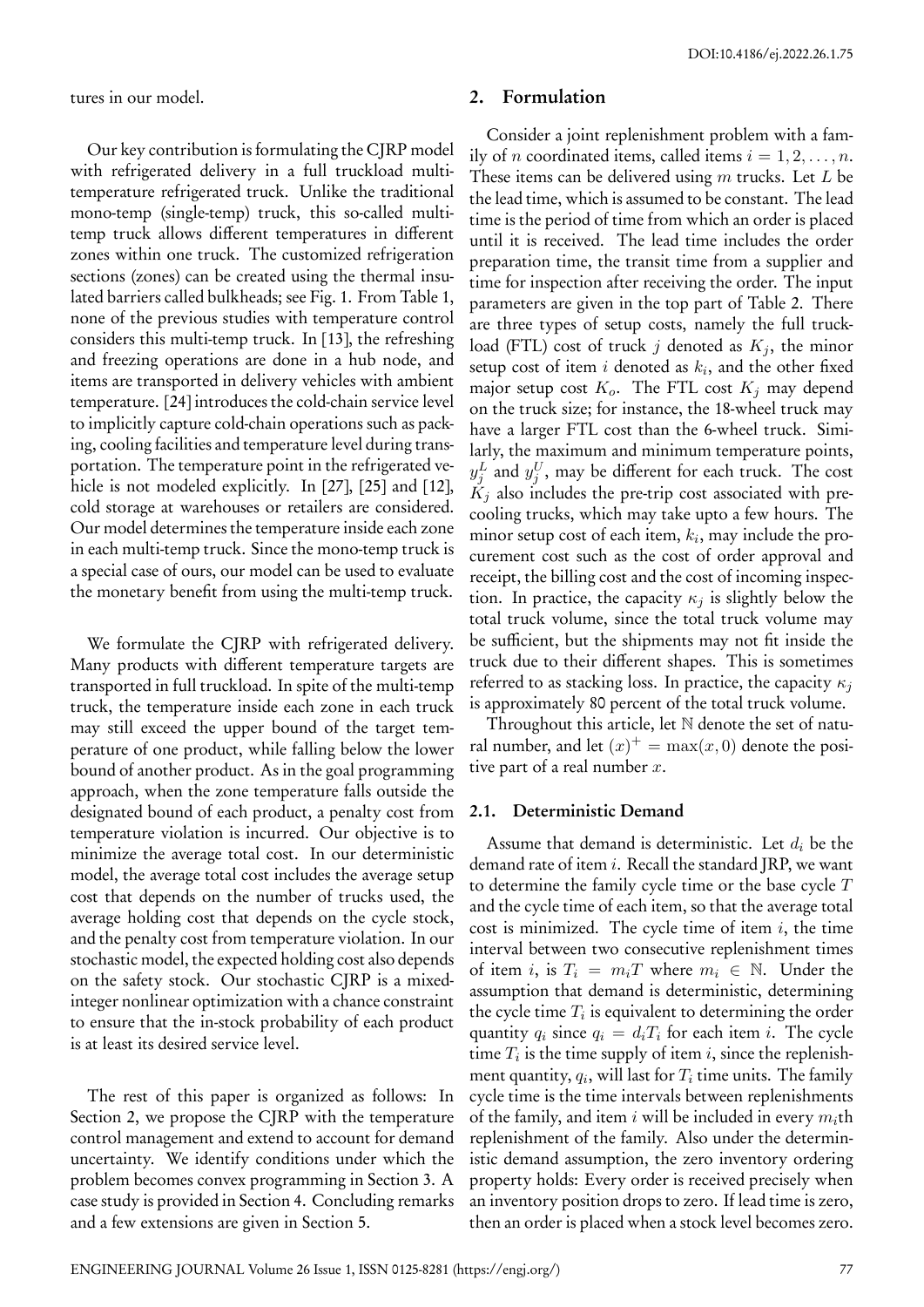| Article | Multiprod.   | Temp.  | $\overline{\mathrm{Aging}}$ & | Stoch. | Truck | Pricing      |
|---------|--------------|--------|-------------------------------|--------|-------|--------------|
|         |              | Contr. | Deteriorat.                   | Demand | Cap.  |              |
| $[22]$  | $\mathbf{1}$ | Ω      | Ω                             | 1      | 0     | $\mathbf{1}$ |
| $[23]$  |              |        |                               |        | Ω     |              |
| $[13]$  |              |        |                               |        |       |              |
| $[19]$  |              |        |                               |        |       |              |
| $[24]$  |              |        |                               |        | O     |              |
| $[18]$  |              |        |                               |        | n     |              |
| $[25]$  |              |        |                               |        | Ω     |              |
| $[26]$  |              |        |                               |        | 0     |              |
| $[27]$  |              |        |                               |        |       |              |
| $[28]$  |              |        |                               |        |       |              |
| $[7]$   |              |        |                               |        |       |              |
| $[17]$  |              |        |                               |        |       |              |
| [8]     |              |        |                               |        |       |              |
| $[29]$  |              |        |                               |        |       |              |
| $[14]$  |              |        |                               |        |       |              |
| $[15]$  |              |        |                               |        |       |              |
| $[30]$  |              |        |                               |        | Ω     |              |
| $[12]$  |              |        |                               |        | Ω     |              |
| $[16]$  |              |        |                               |        |       |              |
| $[9]$   |              |        |                               |        |       |              |
| Ours    |              |        | 0                             |        |       | 0            |

Table 1. Key attributes of related literature (1="Yes"; 0="No").



Fig. 1. Insulated bulkheads in multi-temp truck.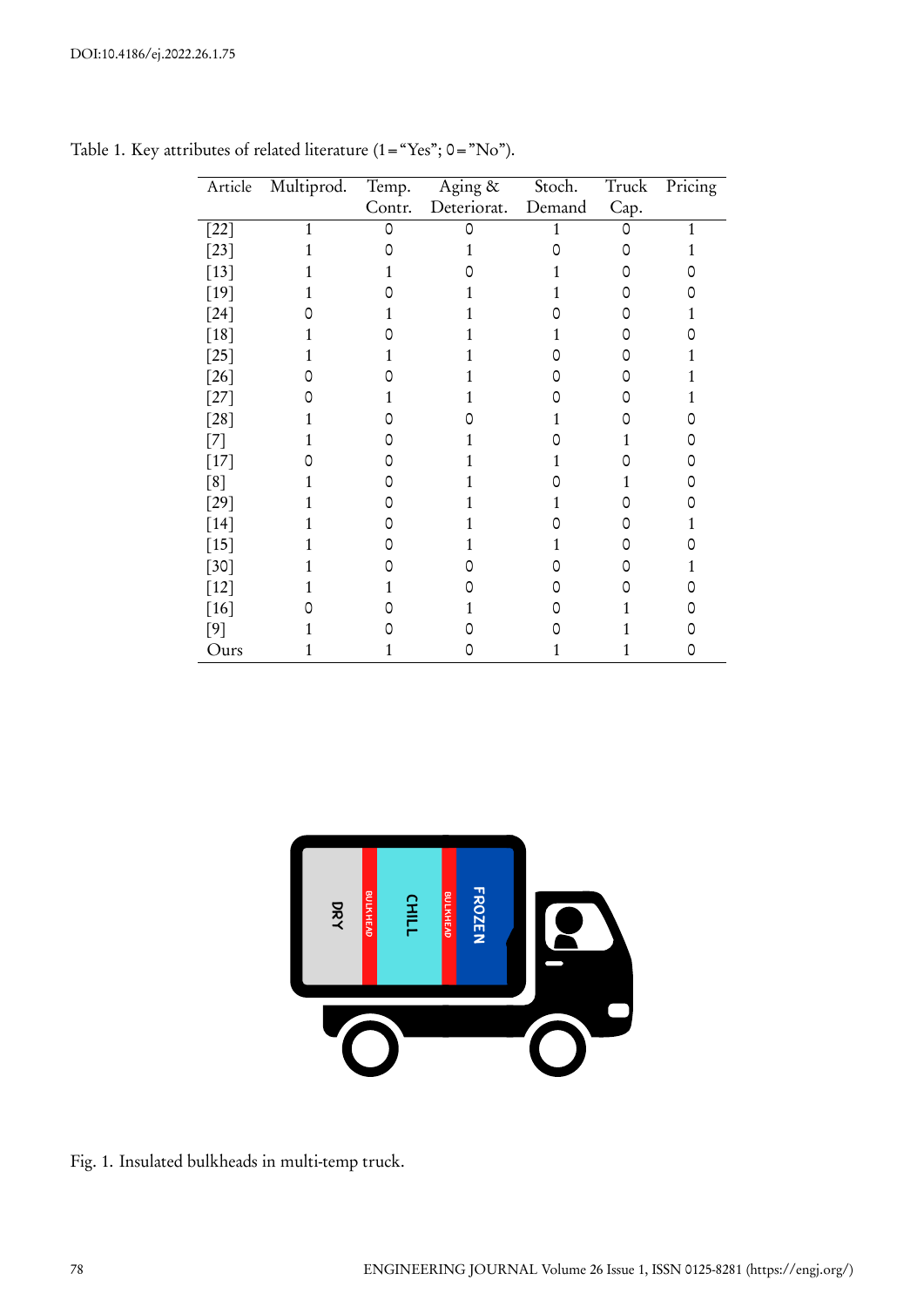Table 2. Input parameters and decision variables.

| Input parameter                                                                                       |
|-------------------------------------------------------------------------------------------------------|
| $n =$ number of items                                                                                 |
| $m =$ number of trucks                                                                                |
| $p =$ number of temperature zones in each truck                                                       |
| $d_i$ = demand rate of item i (unit/time unit)                                                        |
| $h_i$ = holding cost of item <i>i</i> (monetary unit/unit/time unit)                                  |
| $k_i$ = minor setup cost of item i (monetary unit/delivery)                                           |
| $K_j$ = FTL cost of truck j (monetary unit/delivery)                                                  |
| $K_o$ = other fixed major setup cost (monetary unit/delivery)                                         |
| $t_i^U$ = upper bound of item <i>i</i> 's target temperature (°C)                                     |
| $t_i^L$ = lower bound of item <i>i</i> 's target temperature (°C)                                     |
| $p_i^U$ = penalty cost from exceeding upper bound $t_i^U$ (monetary unit/°C/unit)                     |
| $p_i^L$ = penalty cost from falling below lower bound $t_i^L$ (monetary unit/°C/unit)                 |
| $v_i$ = volume of item <i>i</i> (cubic meter/unit)                                                    |
| $\kappa_j$ = capacity of truck j (cubic meter)                                                        |
| $y_i^L$ = minimum temperature point on truck j (°C)                                                   |
| $y_j^U$ = maximum temperature point on truck j (°C)                                                   |
| $L =$ lead time (time unit)                                                                           |
| Decision variable                                                                                     |
| $T =$ base cycle or family cycle time (time unit)                                                     |
| $m_i$ = integer number of T intervals                                                                 |
| $T_i$ = cycle time of item <i>i</i> (time unit)                                                       |
| $q_i$ = order quantity of item i (unit)                                                               |
| $x_{ijk}$ = allocation quantity of item i on truck j in zone k (unit)                                 |
| $y_{jk}$ = temperature point of truck j in zone k (°C)                                                |
| $z_{jk}$ = planned volume of zone k in truck j (cubic meter)                                          |
| $\delta_{ijk}^{U+}$ = positive deviation from upper bound $t_i^U$ of item i on truck j in zone k (°C) |
| $\delta_{ijk}^{U-}$ = negative deviation from upper bound $t_i^U$ of item i on truck j in zone k (°C) |
| $\delta_{ijk}^{L+}$ = positive deviation from lower bound $t_i^L$ of item i on truck j in zone k (°C) |
| $\delta_{ijk}^{L-}$ = negative deviation from lower bound $t_i^L$ of item i on truck j in zone k (°C) |
| $u_j$ = binary variable equal to 1 if truck j is used and 0 otherwise                                 |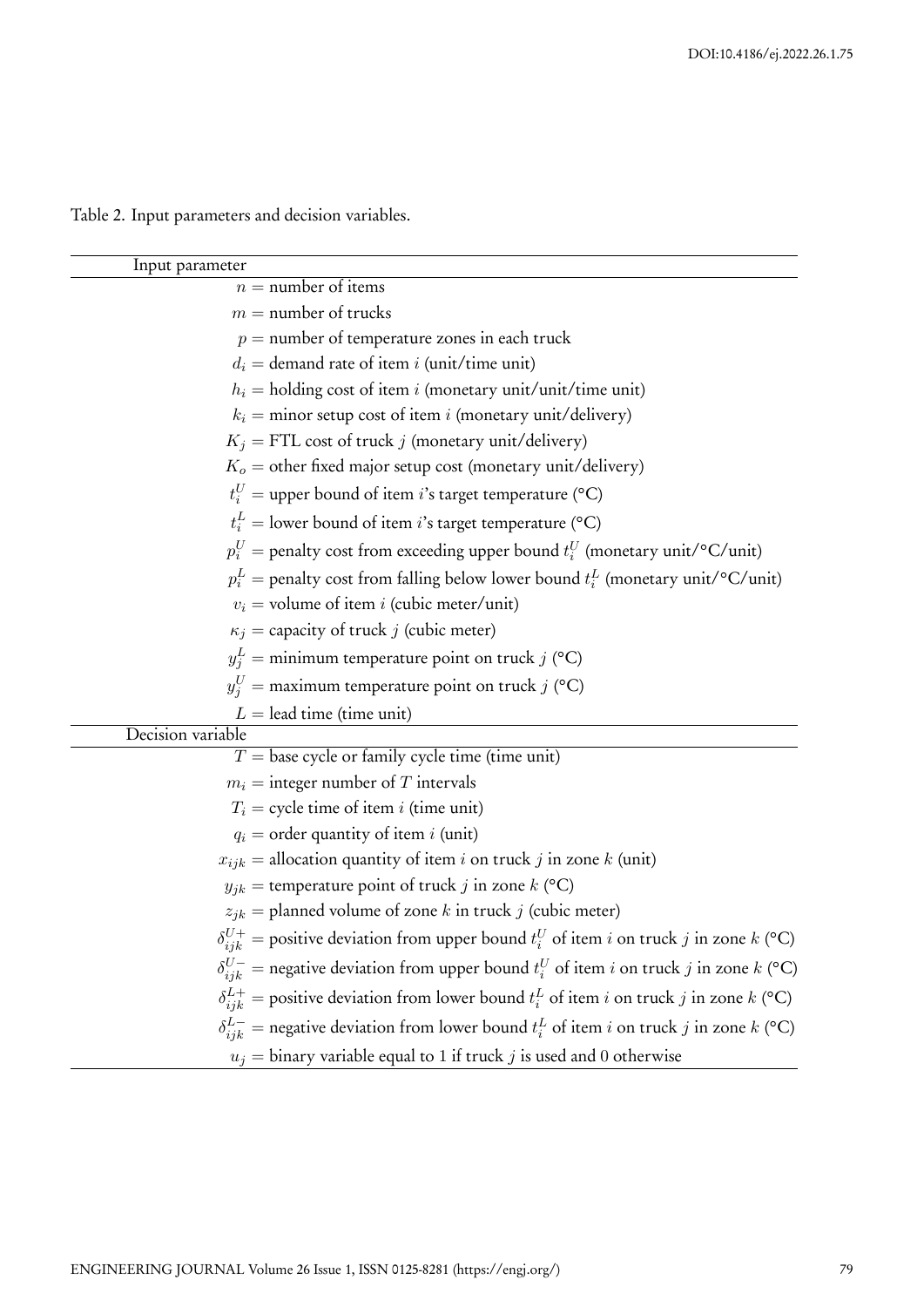If lead time is positive, then an order of size  $q_i$  is placed, when the inventory position of item *i* is less than or equal to  $d_i L$ , the reorder point of item *i*.

We extend the standard JRP to include the shipping plan and the temperature control inside each zone in each truck. We consider a multi-temperature refrigerated truck, and the current practice of using a singletemperature refrigerated truck is a special case of ours. In the standard JRP, the average total cost includes the average setup cost and the average holding cost, whereas in ours, the average penalty cost from temperature violation is included as well. The temperature violation occurs if the zone temperature falls below the lower bound of the target temperature of each item, or if it exceeds the upper bound of the target temperature of each item. All decision variables are given in the bottom part of Table 2. The mathematical programming model is given as follows:

Min 
$$
\frac{1}{T}(K_o + \sum_{j=1}^{m} u_j K_j)
$$
  
+  $\sum_{i=1}^{n} \left(\frac{k_i}{T_i} + \frac{h_i q_i}{2}\right)$   
+  $\sum_{i=1}^{n} \left(\frac{1}{T_i} \sum_{j=1}^{m} \sum_{k=1}^{p} (p_i^U \delta_{ijk}^{U+} + p_i^L \delta_{ijk}^{L-}) x_{ijk}\right)$  (1)

subject to:

$$
T_i = m_i T, \qquad \forall i \qquad (2)
$$

$$
q_i = d_i T_i, \qquad \forall i \qquad (3)
$$
  

$$
y_{jk} - \delta_{ijk}^{U+} + \delta_{ijk}^{U-} = t_i^U, \qquad \forall i, j, k \qquad (4)
$$

$$
y_{jk} - \delta_{ijk}^{L+} + \delta_{ijk}^{L-} = t_i^L, \qquad \forall i, j, k \qquad (5)
$$

$$
\sum_{i=1}^{n} v_i x_{ijk} \le z_{jk}, \qquad \forall j, k \qquad (6)
$$

$$
\sum_{k=1}^{p} z_{jk} \le \kappa_j, \qquad \forall j \qquad (7)
$$

$$
\sum_{j=1}^{m} \sum_{k=1}^{p} x_{ijk} = q_i, \qquad \forall i \qquad (8)
$$

$$
\sum_{k=1}^{p} z_{jk} \le \kappa_j u_j \qquad \forall j \qquad (9)
$$

$$
m_i \in \mathbb{N}, \qquad \forall i \quad (10)
$$
  

$$
u_i \in \{0, 1\}, \qquad \forall j
$$

$$
x_{ijk}, \delta_{ijk}^{U+}, \delta_{ijk}^{U-}, \delta_{ijk}^{L+}, \delta_{ijk}^{L-} \ge 0, \qquad \forall i, j, k
$$

$$
y_j^L \le y_{jk} \le y_j^U, \qquad \forall j, k
$$

In the objective function (1), the first term is the average major setup cost, and the second term is the average minor setup cost and the average holding cost. In the third term, the second summation is the penalty cost from violating the temperature target of item *i* on all trucks in all zones; we multiply this by the average order frequency of item *i* (1*/T<sup>i</sup>* ) to obtain the average total penalty cost per time unit. The cycle time of item *i* is given in (2), where  $m_i$  is the integer number of  $T$ intervals that the replenishment quantity of item *i*, *q<sup>i</sup>* , will last. The order quantity is equal to the demand rate times the cycle time; see (3). Constraints (4)–(5) together with the non-negativity constraint are used to define the deviational variables. Note that  $\delta_{ijk}^{L+}$  (resp.,  $\delta^{U-}_{ijk}$ ) does not appear in the objective function, since we do not get penalized from being over the lower bound  $t_i^L$  (resp., under the upper bound  $t_i^U$ ). Constraint (6) states that the total volume across all items in zone *j* in truck *k* is at most its planned volume  $z_{jk}$ . The truck capacity constraint is given in (7). Constraint (8) states that the sum of units of item *i* in all trucks and all zones must be equal to the replenishment quantity *q<sup>i</sup>* . In (9), the binary  $u_j$  must be 1 if truck  $j$  is used. Since item *i* will be included in every  $m_i$ th replenishment of the family, *m<sup>i</sup>* needs to be a natural number as in (10).

In fact, the objective function in (1) is the upper bound on the average total cost, since we assume that the truck temperature remains the same for all replenishment cycles. If  $m_i = 1$  for all  $i = 1, 2, \dots, n$ , then all items are replenished in every cycle, and our objective function becomes an exact expression. In general, at the optimal, the value of *m<sup>i</sup>* may be different for each item *i*, so the cycle time *miT* needs not be the same for all items. In reality, the truck temperature could be adjusted dynamically for each replenishment cycle, and the penalty cost would be lower than that in (1). However, the exact penalty cost has no closed-form expression. Our model uses the upper bound as an approximation, served as the abstraction of the reality.

We assume that all trucks have identical pre-specified routes. The distribution center or a regional warehouse serves a fixed set of nearby retailers, each of which demands all *n* items. (The demand rate *d<sup>i</sup>* is the sum of all demand rates from all retailers.) Each truck may delivery different items, but all trucks must deliver to all retailers, so that each retailer receives all *n* items. All retailers locate in one region. Each truck originates from the distribution center, visits all retailers according to a pre-specified route, and returns back to the distribution center. The routing decision can be obtained from solving a Chinese postman problem, and it is beyond the scope of this paper. The general vehicle routing problem is studied in, e.g., [31], [32] and [33]. In this paper, we determine how to allocate demand on each item in each temperature zone in each truck. Under the assumption of pre-specified route, the total travel distance of each truck becomes constant. The transportation cost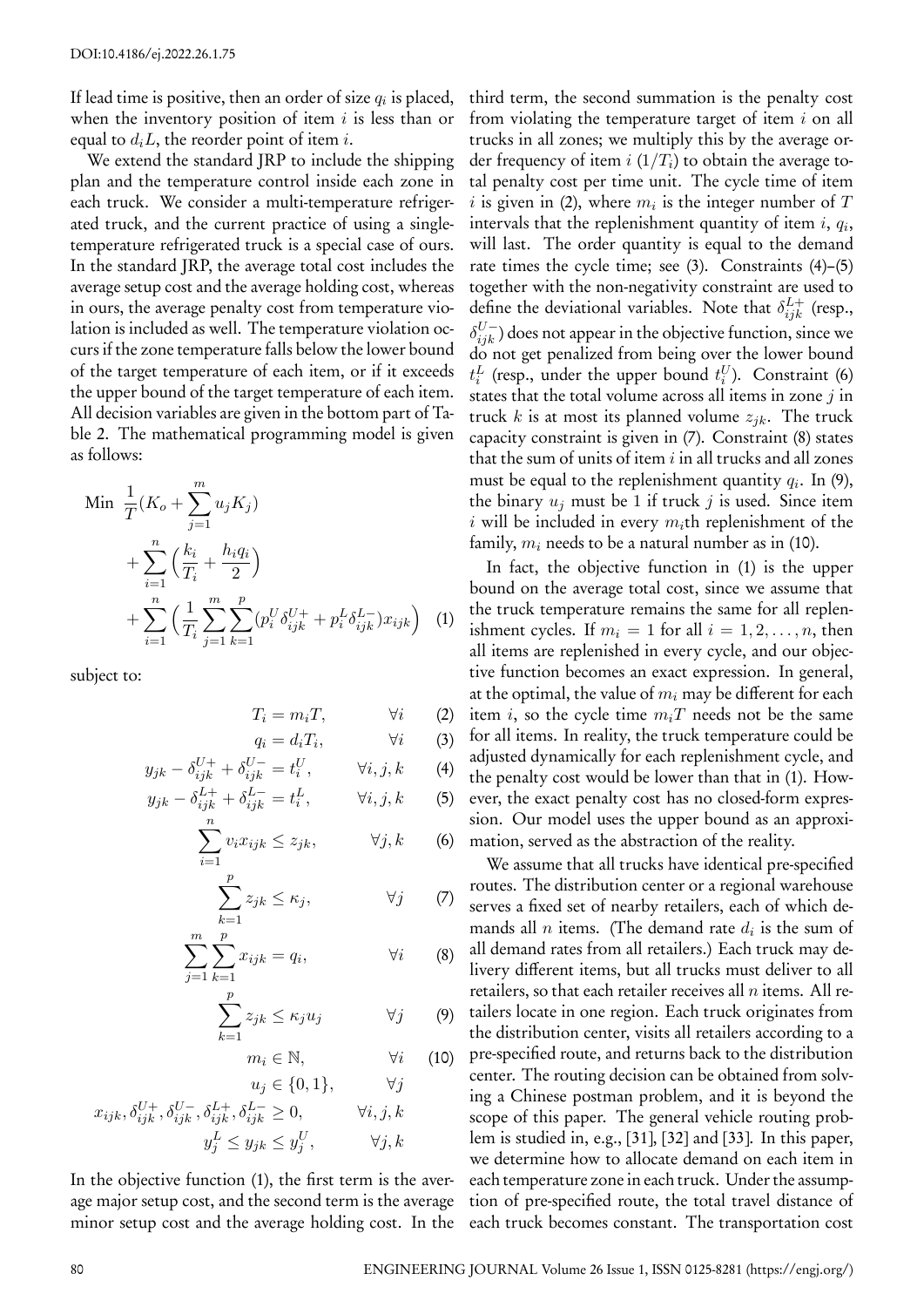associated with the total travel of each truck is included inventory is in the fixed major setup cost  $K_i$ . This is found in previous literature such as [9] and [8].

#### **2.2. Stochastic Demand**

Assume that demand follows a continuous distribution, so that the cumulative distribution function (CDF) is strictly increasing, and the inverse of the CDF is well defined. Recall that for deterministic demand, the order quantity for item *i* is constant among all cycles and equal to  $q_i = d_i T_i$ , where  $T_i = m_i T$  is the cycle time of item *i*. For stochastic demand, the order quantity for item *i* needs not be equal among all cycles, and an order-up-to level (OUTL), denoted  $S_i$  is used to determine the order quantity. If the inventory position of item  $i$  is IP $_i$ , then the order quantity is  $(S_i - \mathrm{IP}_i)^+$ . The order quantity of item *i* is equal to the random demand during one cycle, denoted as  $D_i^r$ . In analogous to (3), the expected order quantity of item *i* is

$$
\bar{Q}_i = \mathrm{E}[D_i^r] = d_i T_i.
$$

In the steady state (equilibrium), the inflow during one cycle must be equal to the outflow during one cycle. The inflow is the expected order quantity and the outflow is the expected demand during one cycle.

We consider the periodic review system with control parameters  $(T_i, S_i)$ , where the inventory position is reviewed every  $T_i$  time unit. This time interval  $T_i$  is called the review period, which is the time that elapses between consecutive moments at which we know the inventory position. Note that if the demand during every review period is strictly positive, then an order is placed at every review period, and the cycle time and the review period are identical. If during a particular review interval, there is no demand, then no order is placed at the review period, and the cycle time could be longer than the review period. We assume that the demand distribution is chosen such that the probability of the latter (no demand during the review period) is negligible; this is often found in practice. The protection period, i.e., the interval of time over which a stock-out is possible, is equal to the sum of the lead time and review period. For instance, for item *i* if an inventory position is reviewed every month (4 weeks), and it takes two weeks from which an order is placed until it is received, then the review period is  $T_i = 4$ , and the lead time  $L = 2$ ; thus, the protection period is  $T_i + L = 6$ , given that one time unit is one week. The effective demand  $D_i^e$  is the demand during the production period,  $T_i + L$ . The OUTL *S<sup>i</sup>* is determined such that the in-stock probability is at least the desired cycle service level  $\alpha_i$ ; i.e.,  $Pr(D_i^e \leq S_i) \geq \alpha_i$ . In each cycle, the expected on-hand

$$
\bar{I}_i = \frac{\bar{Q}_i}{2} + \mathbf{E}[(S_i - D_i^e)^+],
$$

where  $E[(S_i - D_i^e)^+]$  is the expected on-hand inventory at the end of the cycle, and  $\overline{\hat{Q}_i}/2 = \text{E}[D_i^r]/2$  is the average cycle stock. Let  $F_i(\cdot;\ell)$  be the CDF of demand during  $\ell$  time units. The demand in one cycle  $D_i^r$  has the distribution  $F_i(\cdot; T_i)$ , and the effective demand  $D_i^e$ has the distribution  $F_i(\cdot; T_i + L)$ . In each cycle, the expected number of backorders is

$$
\bar{B}_i = \mathbb{E}[(D_i^e - S_i)^+] = \int_{S_i}^{\infty} \bar{F}_i(t; T_i + L)dt.
$$

Note that the expected on-hand inventory at the end of the cycle can be expressed as

$$
E[(S_i - D_i^e)^+] = (S_i - E[D_i^e]) + E[(D_i^e - S_i)^+]
$$
  
=  $SS_i + \bar{B}_i$ 

where the safety stock (SS) is defined as the expected inventory level at the end of cycle.

Additional input parameters are

- $\alpha_i$  = desired cycle service level of item *i*
- $\gamma_i$  = desired probability that the truck allocation for item *i* is at least its random order quantity
- *b<sup>i</sup>* = backorder cost of item *i* (monetary unit/unit/time unit)
- $g_i =$  shipping penalty cost of item *i* if its order quantity exceeds the truck allocation (monetary unit/unit)

The additional decision variable is

*i*=1

$$
S_i = \text{OUTL of item } i \text{ (unit)}.
$$

The mathematical programming model is given as follows:

$$
\operatorname{Min} \frac{1}{T} (K_o + \sum_{j=1}^{m} u_j K_j) \tag{11}
$$

$$
+\sum_{i=1}^{n} \left(\frac{1}{T_i}(k_i + \sum_{j=1}^{m} \sum_{k=1}^{p} (p_i^U \delta_{ijk}^{U+} + p_i^L \delta_{ijk}^{L-}) x_{ijk})\right) + \sum_{i=1}^{n} \frac{g_i}{T_i} \mathbb{E}[(D_i^r - \sum_{i=1}^{m} \sum_{k=1}^{p} x_{ijk})^+]
$$
(12)

$$
i=1
$$
<sup>*i*</sup> $i$  $j=1$  *k*=1  
+  $\sum_{i=1}^{n} (h_i \bar{I}_i + b_i \bar{B}_i)$  (13)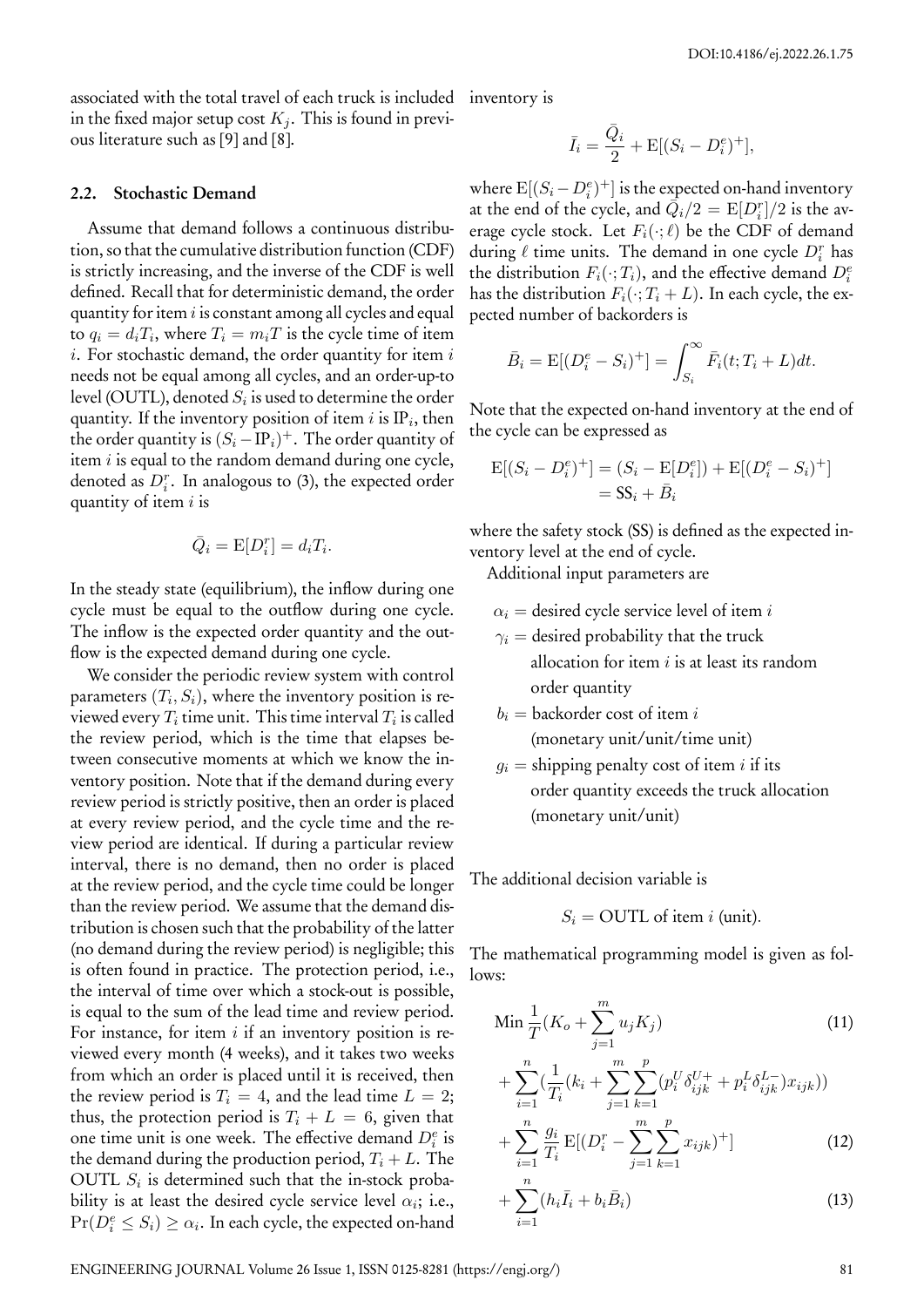subject to:

$$
T_i = m_i T, \qquad \forall i
$$
  
\n
$$
y_{jk} - \delta_{ijk}^{U+} + \delta_{ijk}^{U-} = t_i^U, \qquad \forall i, j, k
$$
  
\n
$$
y_{jk} - \delta_{ijk}^{L+} + \delta_{ijk}^{L-} = t_i^L, \qquad \forall i, j, k
$$
  
\n
$$
\sum_{i=1}^{n} v_i x_{ijk} \le z_{jk}, \qquad \forall j, k
$$

$$
D_i^r \le \sum_{i=1}^m \sum_{j=1}^p x_{ijk}) \ge \gamma_i, \qquad \forall i
$$

$$
\Pr(D_i^r \le \sum_{j=1}^r \sum_{k=1}^r x_{ijk}) \ge \gamma_i, \qquad \forall i \qquad (14)
$$

$$
\Pr(D_i^e \le S_i) \ge \alpha_i \qquad \forall i \qquad (15)
$$

$$
\sum_{i=1}^{p} z_{jk} \le \kappa_j u_j \qquad \forall j
$$

$$
\sum_{k=1}^{n-j,n} \sum_{j=1}^{n-j} \sum_{j=1}^{n-j} \sum_{j=1}^{n-j} \sum_{j=1}^{n-j} \sum_{j=1}^{n-j} \sum_{j=1}^{n-j} \sum_{j=1}^{n-j} \sum_{j=1}^{n-j} \sum_{j=1}^{n-j} \sum_{j=1}^{n-j} \sum_{j=1}^{n-j} \sum_{j=1}^{n-j} \sum_{j=1}^{n-j} \sum_{j=1}^{n-j} \sum_{j=1}^{n-j} \sum_{j=1}^{n-j} \sum_{j=1}^{n-j} \sum_{j=1}^{n-j} \sum_{j=1}^{n-j} \sum_{j=1}^{n-j} \sum_{j=1}^{n-j} \sum_{j=1}^{n-j} \sum_{j=1}^{n-j} \sum_{j=1}^{n-j} \sum_{j=1}^{n-j} \sum_{j=1}^{n-j} \sum_{j=1}^{n-j} \sum_{j=1}^{n-j} \sum_{j=1}^{n-j} \sum_{j=1}^{n-j} \sum_{j=1}^{n-j} \sum_{j=1}^{n-j} \sum_{j=1}^{n-j} \sum_{j=1}^{n-j} \sum_{j=1}^{n-j} \sum_{j=1}^{n-j} \sum_{j=1}^{n-j} \sum_{j=1}^{n-j} \sum_{j=1}^{n-j} \sum_{j=1}^{n-j} \sum_{j=1}^{n-j} \sum_{j=1}^{n-j} \sum_{j=1}^{n-j} \sum_{j=1}^{n-j} \sum_{j=1}^{n-j} \sum_{j=1}^{n-j} \sum_{j=1}^{n-j} \sum_{j=1}^{n-j} \sum_{j=1}^{n-j} \sum_{j=1}^{n-j} \sum_{j=1}^{n-j} \sum_{j=1}^{n-j} \sum_{j=1}^{n-j} \sum_{j=1}^{n-j} \sum_{j=1}^{n-j} \sum_{j=1}^{n-j} \sum_{j=1}^{n-j} \sum_{j=1}^{n-j} \sum_{j=1}^{n-j} \sum_{j=1}^{n-j} \sum_{j=1}^{n-j} \sum_{j=1}^{n-j} \sum_{j=1}^{n-j} \sum_{j=1}^{n-j} \sum_{j=1}^{n-j} \sum_{j=1}^{n-j} \sum_{j=1}^{n-j} \sum_{j=1}^{n-j}
$$

$$
u_i \in \{0, 1\} \qquad \forall j
$$

$$
x_{ijk}, \delta_{ijk}^{U+}, \delta_{ijk}^{U-}, \delta_{ijk}^{L+}, \delta_{ijk}^{L-} \ge 0, \qquad \forall i, j, k
$$

$$
y_j^L \le y_j \le y_j^U, \qquad \forall j
$$

In the objective function, (12) is the expected penalty cost if the truck allocation cannot accommodate the entire order quantity, and (13) is the sum of the expected holding and backorder costs. Constraints (14) and (15) are chance constraints. In (14), for each item *i*, we are 100*γ<sup>i</sup>* percent sure that the entire order quantity *D<sup>r</sup> i* does not exceed the truck allocation. In (15), the instock probability is at least  $\alpha_i;$  i.e., we are  $100\alpha_i$  percent sure that the stock-out does not occur. Let  $F_i^{-1}(\cdot;\ell)$  be the inverse of the CDF  $F_i(\cdot;\ell)$ , i.e., the quantile of demand during *ℓ* time units. Then, the chance constraints (14)–(15) can be written as the following lower bounds:

$$
\sum_{j=1}^{m} \sum_{k=1}^{p} x_{ijk} \ge F_i^{-1}(\gamma_i; T_i)
$$
 (16)

$$
S_i \ge F_i^{-1}(\alpha_i; T_i + L). \tag{17}
$$

Specifically, if we assume that the demand of item *i* in each time unit is independent and normally distributed with mean  $\mu_i$  and standard deviation  $\sigma_i$ . The constraints (16)–(17) can be written as

$$
\sum_{j=1}^{m} \sum_{k=1}^{p} x_{ijk} \ge \mu_i T_i + \Phi^{-1}(\gamma_i) \sigma_i \sqrt{T_i}
$$
(18)  

$$
S_i > \mu_i (T_i + I) + \Phi^{-1}(\alpha_i) \sqrt{T_i + I} \qquad (19)
$$

Furthermore, the expected cost in (12) can be computed using the standard normal loss function 
$$
L(z) = E[(Z - z)^+] = \phi(z) - z(1 - \Phi(z))
$$
. The expected order size that cannot be accommodated by the truck allocation is

$$
E[(D_i^r - \sum_{j=1}^m \sum_{k=1}^p x_{ijk})^+] = \sigma_i \sqrt{T_i} L(z)
$$

where

$$
z = \frac{\sum_{j=1}^{m} \sum_{k=1}^{p} x_{ijk} - \mu_i T_i}{\sigma_i \sqrt{T_i}}.
$$

## **3. Analysis**

In general, our model is a mix-integer nonlinear optimization problem. In this section, we will consider the special case with stochastic demand, where we fix the cycle time of each item *T<sup>i</sup>* (i.e., *m<sup>i</sup>* and *T*) and the temperature in each zone in each truck *yjk*, and we optimize the OUTL  $S_i$  and the allocation plan  $x_{ijk}$ . This special case can be viewed as an initial improvement of the current situation, where we try to change only the OUTL and the allocation plan, leaving the other variables as currently stand. As a quick win, one can use a clustering algorithm to group items by their minimum and maximum temperature points. Items in the same cluster (group) have similar minimum and maximum temperature points to each other than those in other clusters. To employ a clustering algorithm, we need to specify the number of clusters, which should be at most the maximum number of temperature zones of all trucks. Then, the temperature in each zone in each truck *yjk* could be a "central" temperature point among all items within the same cluster.

**Proposition 1.** *In the special case where m<sup>i</sup> , T and yjk are fixed, if the binary constraint is relaxed (i.e.,*  $0 \le u_j \le 1$ *for all j), then the associated continuous optimization is a convex programming problem.*

*Proof.* Suppose that  $m_i, T$  and  $y_{jk}$  are fixed for all  $i, j, k$ and that the binary constraint is relaxed, i.e., 0 *≤*  $u_j \leq 1$  for all *j*. Then, the deviational variables  $\delta^{U+}_{ijk}$  ,  $\delta^{U-}_{ijk}$  ,  $\delta^{L+}_{ijk}$  ,  $\delta^{L-}_{ijk}$  are no longer decision variables but constants. The remaining decision variables are the OUTL  $S_i$  and the allocation quantity  $x_{ijk}$ .

For each item *i*, for shorthand notation, let  $x_i$  =  $(x_{ijk} : j = 1, ..., m, k = 1, ..., p)$ . Note that

$$
E[(D_i^r - \sum_{j=1}^m \sum_{k=1}^p x_{ijk})^+] = f_i(g_i(\mathbf{x}_i))
$$

 $S_i \geq \mu_i(T_i + L) + \Phi^{-1}(\alpha_i) \sqrt{T_i + L}$ . (19) creasing in *z*, since  $(d - z)^+$  is convex and nonincreaswhere  $f_i(z) = E[(D^r - z)^+]$  and  $g_i(\mathbf{x}_i) =$ ∑ *m*  $\sum_{j=1}^{m} \sum_{k=1}^{p} x_{ijk}$ . Clearly,  $f_i(z)$  is convex and nonining for all *d*, and  $g_i(\mathbf{x}_i)$  is linear (both concave and convex). It follows from B-10 in [34] that  $f_i(q_i(\mathbf{x}_i))$  is convex in **x***<sup>i</sup>* . Since the nonnegative weighted sum of the convex functions is convex, the allocation penalty cost  $\sum_{i=1}^n \frac{g_i}{T_i}$  $\frac{g_i}{T_i}$  **E**[ $(D_i^r - \sum_{j=1}^m \sum_{k=1}^p x_{ijk})^+$ ] given in (12) in the objective is convex in *xijk*.

> Next, consider the sum of the expected holding and backorder costs  $\sum_{i=1}^{n} (h_i \bar{I}_i + b_i \bar{B}_i)$  given in (13) in the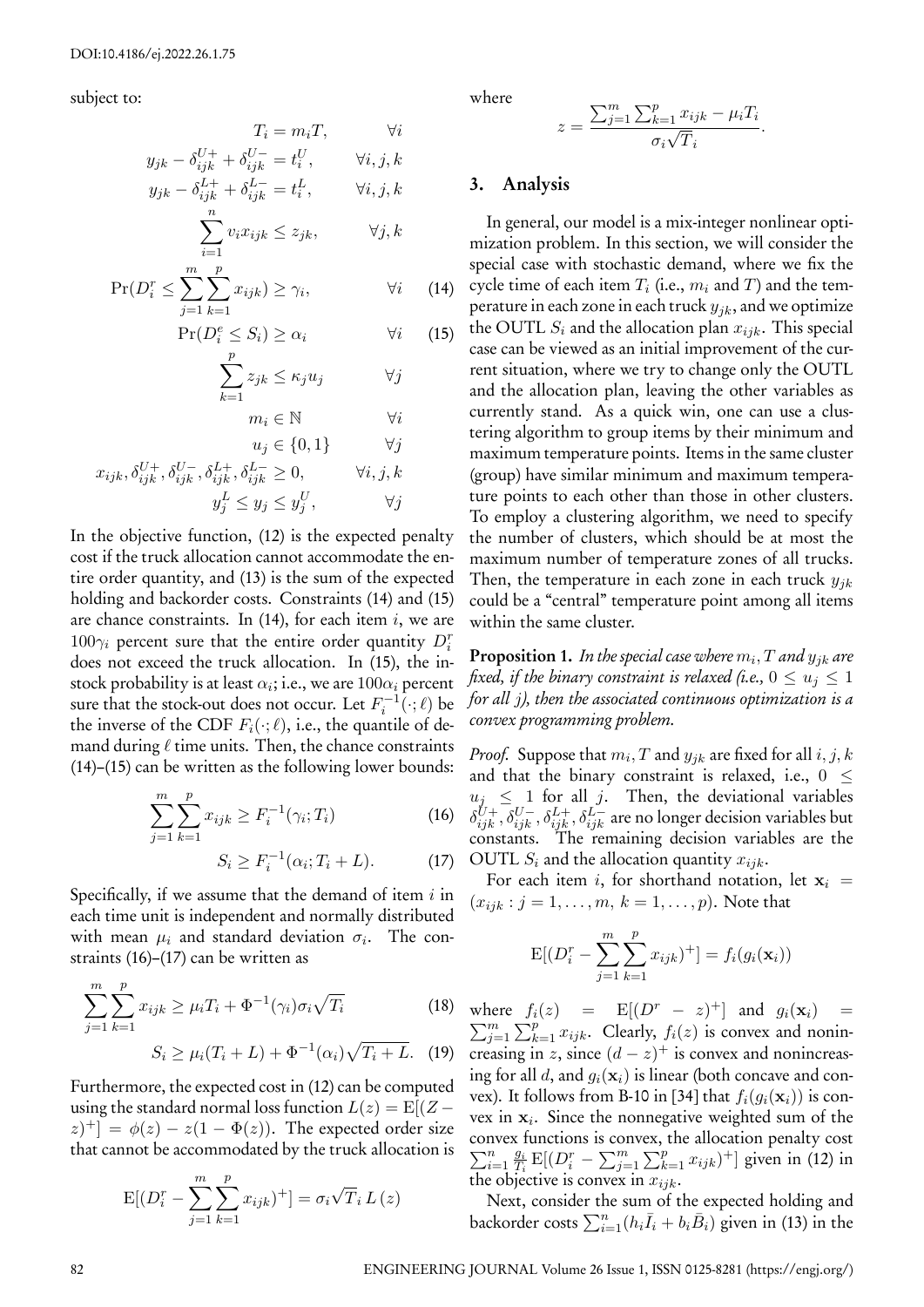objective. For any real numbers *x* and  $a$ ,  $(x - a)$  =  $(x - a)^+ - (a - x)^+$ . Then,

$$
h_i \bar{I}_i + b_i \bar{B}_i
$$
  
=  $h_i (\frac{\bar{Q}_i}{2} + \mathbb{E}[(S_i - D_i^e)^+] + b_i \mathbb{E}[(D_i^e - S_i)^+]$   
=  $(h_i + b_i) \mathbb{E}[(D_i^e - S_i)^+] + h_i S_i + \tilde{c}_i$ 

where  $\tilde{c}_i = h_i(\bar{Q}_i/2 - \mathrm{E}[D_i^e])$ . Since  $\mathrm{E}[(D_i^e - S_i)^+]$  is convex in  $S_i$ , the sum  $\sum_{i=1}^n (h_i \bar{I}_i + b_i \bar{B}_i)$  is also convex in  $S_i$ .

We have shown that (12) is convex in  $x_{ijk}$  and (13) is convex in *S<sup>i</sup>* . In the special case, the other terms in the objective are constant. Hence, the objective function is convex in  $S_i$  and  $x_{ijk}$ . Recall that the chance constraints correspond to the lower bounds given in (16) and (17) and that the other constraints are linear. We conclude that the special case with the binary relaxation is a convex programming problem.  $\Box$ 

In the special case with the binary relaxation, Proposition 1 ensures convex optimization; thus, a local minimizer becomes the global minimizer. In the general case, convex programming cannot be guaranteed. For instance, if we fix  $m_i$  and  $T$  but determine  $y_{jk}$ ,  $x_{ijk}$ and  $S_i$ , then the deviational variables  $\delta_{ijk}^{L-}$  and  $\delta_{ijk}^{U+}$ *ijk* would become decision variables. Note that  $\delta^{U+}_{ijk} x_{ijk}$  (or  $\delta^{L-}_{ijk} x_{ijk}$ ) is quadratic but neither concave nor convex; we cannot ensure convexity of the temperature penalty  $\cosh$  term  $\sum_{j=1}^m\sum_{k=1}^p (p_i^U\delta^{U+}_{ijk}+p_i^L\delta^{L-}_{ijk})x_{ijk}$  in the objective function. In practice, different initial solutions should be tried multiple times. From our computational experiences in Section 4, the off-the-shelf optimization solver such as BARON can be used to solve a medium-sized problem within reasonable time (e.g., within an hour in all problem instances in Section 4).

Consider a large-scale problem where the number of items *n* may be hundreds or thousands. One feasible solution is the current policy that the company actually uses in practice, and we know the review period of each item  $T_i$ , the set of trucks used  $u_j$ , the temperature of each zone in each truck *yjk* and the allocation plan *xijk* as well as the OUTL *S<sup>i</sup>* . We can construct another feasible solution by optimizing only the allocation plan *xijk* and the OUTL *S<sup>i</sup>* while keeping the other as is. We still have a large number of decision variables; specifically, if there are *m* trucks used, then the number of decision variables are  $mnp + n = n(mp + 1)$ . From Proposition 1, it is a convex programming problem, for which there are several available algorithms such as interior point, gradient projection and ellipsoid methods. The interior-point methods are reliable and "can solve problems with hundreds of variables and thousands of constraints on a current desktop computer, in at most a few tens of seconds" ([35], page 8). To solve our original problem, we could propose a simple heuristic approach, which consists of two procedures. In the innermost procedure, we solve the convex program to find the allocation plan and the OUTL given the review period, the set of trucks used and the temperature. In the outer-most procedure, we determine these review period, the set of trucks used and the temperature using a metaheuristic algorithm, e.g., an evolutionary algorithm, tabu search and simulated annealing.

## **4. Case Study**

In this case study, we consider a joint replenishment problem of one of the largest modern grocery retailers in Thailand. We consider  $n = 18$  items sold in the retailers in the Bangkok metropolitan region. Their locations include Serithai, Ladprao 101, Kurngthep Kreetha, Keha Chalhongkrung, Soi Kamnan Yen-Uthid, On Nuch 80, Phaholyothin 52, Sangkha Santisuk, Talad Wongsakorn, Phetchakasem 114, Charan-Sanitwong 15 and Ramintra 67. These retailers are replenished from the distribution center located in the outskirt of Bangkok.

The input parameters for all items are given in Table 3. The highest demand item, raw meat (RWM  $i =$ 14), has the daily demand of 2397 units, and each unit requires 0.039 cubic meter, so the daily volume becomes 93.56 cubic meters. The minimum and maximum temperatures of the raw meat are -2 and 4 °C, respectively. The lowest demand item, chili paste (CHP  $i = 2$ ), has the daily demand of 10 units, and each unit requires 0.0033 cubic meter, so the daily volume becomes 0.03 cubic meter. The minimum and maximum temperatures of the chili paste are 5 and 25 °C, respectively. Figure 2 shows the minimum and maximum temperatures of all items; the size of each point corresponds to the daily volume *div<sup>i</sup>* (given in cubic meter/day) for each item.

The company has three 18-wheel (18W) trucks and three 4-wheel (4W) trucks for the delivery from the distribution center to these retailers. Let the number of trucks be  $m = 6$ . The three 18W trucks are called  $j =$ 1, 2, 3, and the three 4W trucks are called  $j = 4, 5, 6$ . For each truck type, the dimension and the corresponding volume as well as the FTL cost are shown in Table 4. When an order is placed, the company incurs the other fixed ordering cost of  $K<sub>o</sub> = 200$  THB. Assume that the penalty cost associated with exceeding the temperature upper bound  $p_i^U = 0.5$  THB/°C/unit, and that with falling from the temperature lower bound  $p_i^L = 0.5$ THB/°C/unit.

The current policy is as follows: All items are replenished at the same time; their cycle time is one day: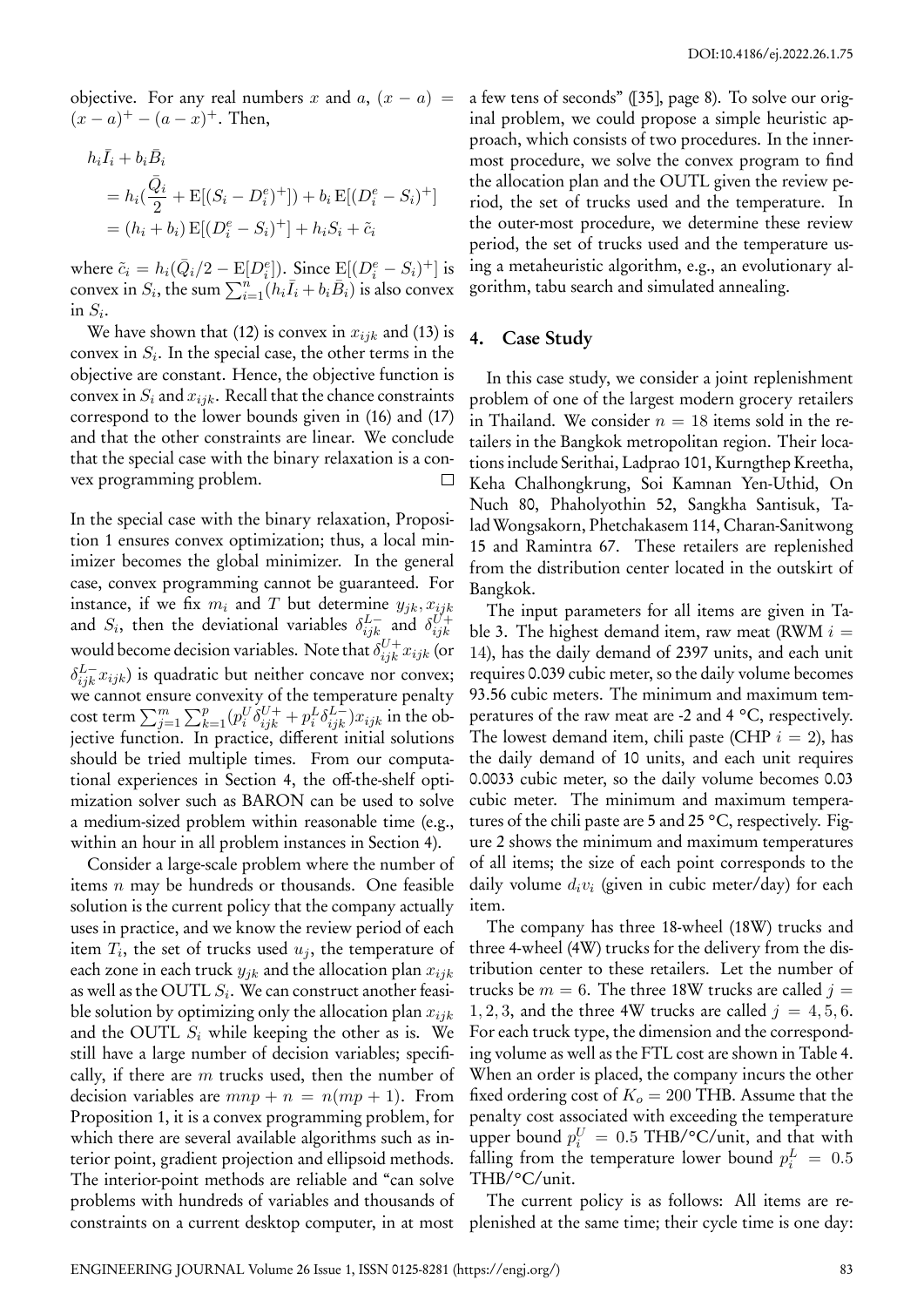|                |            |                | Min                   | Max            | Daily      | Unit          | Unit Holding   |
|----------------|------------|----------------|-----------------------|----------------|------------|---------------|----------------|
| Item           | Code       | Description    | Temp                  | Temp           | Demand     | Volume        | Cost           |
|                |            |                | $({}^{\circ}{\rm C})$ | $(^{\circ}C)$  | (unit/day) | $(m^3/$ unit) | (THB/unit/day) |
| $\dot{\imath}$ |            |                | $t_i^L$               | $t_i^{\cal U}$ | $d_i$      | $v_i$         | $h_i$          |
| 1              | <b>CHO</b> | Chocolate      | 18                    | 21             | 25         | 0.002044      | 0.1            |
| 2              | <b>CHP</b> | Chili Paste    | 5                     | 25             | 10         | 0.003288      | 0.1            |
| 3              | <b>DES</b> | Dessert        | 5                     | 15             | 135        | 0.002327      | 0.3            |
| $\overline{4}$ | DRY        | Dry Goods      | 15                    | 25             | 44         | 0.023501      | 0.1            |
| 5              | EGG        | Egg            | 7                     | 20             | 103        | 0.046069      | 0.1            |
| 6              | <b>FRO</b> | Frozen Food    | $-20$                 | $\Omega$       | 169        | 0.032325      | 0.5            |
| 7              | <b>FRT</b> | Fruit          | 5                     | 13             | 254        | 0.044995      | 0.3            |
| 8              | JIC        | Juice          | 7                     | 20             | 91         | 0.005463      | 0.1            |
| 9              | <b>MLK</b> | Milk           | 10                    | 20             | 1477       | 0.007719      | 0.1            |
| 10             | <b>NOD</b> | Noodle         | 5                     | 20             | 64         | 0.011067      | 0.1            |
| 11             | <b>PCM</b> | Processed Meat | 5                     | 15             | 889        | 0.007894      | 0.3            |
| 12             | <b>PST</b> | Pastry         | 20                    | 25             | 878        | 0.005782      | 0.1            |
| 13             | <b>RDM</b> | Ready Meal     | 15                    | 20             | 185        | 0.003072      | 0.1            |
| 14             | <b>RWM</b> | Raw Meat       | $-2$                  | 4              | 2397       | 0.039030      | 0.5            |
| 15             | <b>SAU</b> | Sauce          | 15                    | 25             | 37         | 0.005621      | 0.1            |
| 16             | TFU        | Tofu           | 15                    | 25             | 407        | 0.012181      | 0.1            |
| 17             | <b>VEG</b> | Vegetable      | $\overline{2}$        | 5              | 1573       | 0.026141      | 0.3            |
| 18             | YOG        | Yogurt         | 1                     | 5              | 1342       | 0.005849      | 0.3            |

Table 3. Input parameters for deterministic JRP.



Fig. 2. Minimum and maximum temperatures as well as daily volumes of all items. The unit of temperature is °C, and that of the daily volume is cubic meter per day.

Table 4. Truck information.

| Truck | Width x Length x Height         | Truck               | Volume     | FTL Cost    | (Min, Max)          |
|-------|---------------------------------|---------------------|------------|-------------|---------------------|
| Type  | $(m \times m \times m)$         | No.                 | $(m^3)$    | (THB/truck) | Temp. $(^{\circ}C)$ |
|       |                                 |                     | $\kappa_i$ | $K_i$       | $(y_i^L, y_i^U)$    |
| 18W   | $2.50 \times 12.00 \times 2.00$ | $j \in \{1,2,3\}$   | 60         | 1022        | $(-5, 15)$          |
| 4W    | $1.70 \times 3.12 \times 1.70$  | $j \in \{4, 5, 6\}$ |            | 340         | $(-5, 15)$          |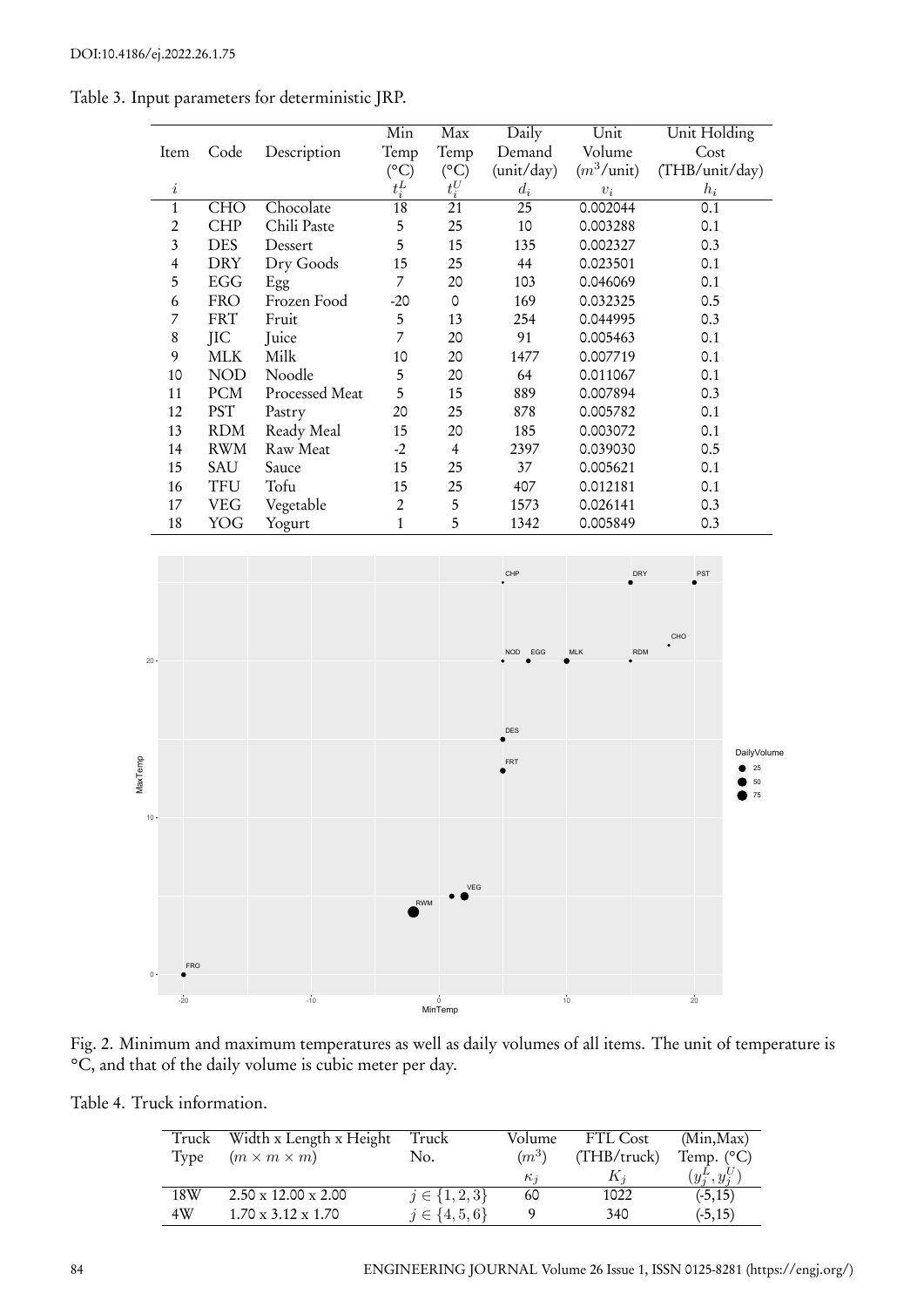$T_i = 1$  for all  $i = 1, 2, \ldots, n$ . Thus, their order size is equal to their daily demand:  $q_i = d_i T_i$ . Currently, one truck has one single temperature zone. In the case study, we will quantify the monetary benefit from using the state-of-the-art "multi-temp" truck. In the proposed policy, two bulkheads are used, and the multitemp truck has three different temperature zones; see Fig. 1. We determine the temperature and the volume of each zones as well as the cycle time of each item so that the average daily total cost is minimized. In our numerical example, we write all models using AMPL and solve them using the BARON solver on the NEOS Server.

We consider two current policies, called C1 and C2, where the cycle times of all items are equal to one day. C1 uses 5 trucks (three 18W and two 4W trucks), whereas C2 uses 6 trucks (three 18W and three 4W trucks). We propose three policies, called P1, P2 and P3. For P1, the cycle times of all items are equal to one day, but each truck can have up to three temperature zones. For P2 and P3, we optimize the cycle time of each item. Each truck has one temperature zone for P2, whereas each truck can have up to three temperature zones for P3.

#### **Deterministic demand**

Assume that the demand is deterministic. The average daily total cost and key performance measures of all policies are provided in Table 5. The truck volume utilization for C1 with 5 trucks is slightly higher than that for C2 with 6 trucks. Since C1 uses one truck less than C2, the average daily FTL (major setup) cost for C1 is smaller than for C2. However, the average daily temperature penalty cost for C1 is higher than that for C2, since C2 has one more temperature zone (one truck), compared to C1. In our proposed policy P1, the cycle times of all items are equal to one day, but we allow each truck to have at most three temperature zones. P1 uses five trucks as in C1; thus, the FTL cost of P1 is identical to that of P2. In both P1 and P3, multi-temp trucks are used, their temperature penalties are the smallest. The temperature in each zone is shown in the bottom part of Table 5. For instance, for P1, the 1st 18-wheel truck has two zones with temperatures of 15 and 5 °C, and the 2nd 18-wheel truck has two zones with temperatures of 15 and 4 °C, and so on. P1 improve the current policies (C1 and C2) by using the multi-temp trucks while keeping the cycle time of one day for all items. Alternatively, we can improve the current policies (C1 and C2) by jointly optimizing the cycle times of all items while a single-temp truck is used: In P2, the optimal base cycle is  $T = 0.81$  day, and the low-demand items (namely CHO, CHP, RDM and SAU) have longer cycle times.

In the proposed policy P3, we optimize both the cycle time and the number of temperature zones; thus, P3 has the lowest average daily cost. For each policy, the cycle time of each item is provided in Table 6. For policies C1, C2 and P1, all items are replenished at the same time  $(m<sub>i</sub> = 1$  for all *i*), so its order size is equal to the daily demand  $(q_i = d_i \text{ for all } i)$ . In P3, the optimal base cycle is 0.59 day or approximately 14 hours: For each item *i*, its cycle time is  $T_i = m_i T$ . For instance, consider Item  $i = 3$  that has the lowest daily demand rate  $(d_i = 10)$ unit/day). It is replenished once every three base cycles, and its optimal cycle time is  $T_i = 3(0.59) = 1.77$ day, which is the longest. Its order size has to cover the total demand during 1.77 day, i.e.,  $q_i = d_i T_i \approx 18$  unit.

Table 7 shows the allocation plan, i.e., the volume (given in cubic meter) and the temperature (given in °C) in each zone (denoted after the . symbol) in each truck for all five policies, namely C1, C2, P1, P2 and P3. For example, in P1 #4.3 denotes truck  $j = 4$  (the first 4W truck) and zone 3, and #5.1 denotes truck  $j = 5$ (the second 4W truck) and zone 1. For C1, C2 and P2, each truck has a single temperature zone, so there is no . symbol. The top three rows show the minimum and maximum temperature of all items. These rows show the input parameters, whereas the rest of the table show the decision variables. The decision variable  $y_{jk}$ , the temperature point of truck *j* in zone *k*, is provided in column Temp. The decision variable *xijk*, the allocation quantity of item *i* on truck *j* in zone *k*, is provided in column Volume Allocation. We put \* next to the volume to indicate the temperature violation. For instance, P3 uses two 18W trucks: the 1st truck has two zones with temperatures 5 and 15 °C, and the 2nd truck has two zones with temperatures 15 and 0 °C. In the 1st truck and in the 2nd zone (denoted as#1.2), we allocate  $x_{112} = 30$  cubic meters for Item 1,  $x_{412} = 26$  cubic meters for Item 4, and so on. Item 1 incurs the temperature penalty, since its minimum temperature is 18 °C, but the temperature inside this zone is 15 °C.

#### **Stochastic demand**

For the stochastic demand, we consider the periodicreview OUTL system. Assume that the daily demand for item *i* is normally distributed with the mean of *d<sup>i</sup>* and the standard deviation of 0*.*025*d<sup>i</sup>* ; i.e., the standard deviation is 2.5% of the mean demand. Assume that backorder cost  $b_i = 0$ ; in other words, an optimistic view is taken.

Suppose that the cycle time is fixed to one day for all items. We vary the cycle service level from 90% to 99.9% under different scenarios as shown in Fig. 3.

The expected daily total cost is smallest, when the lead time is negligible  $(L = 0)$ , and the multi-temp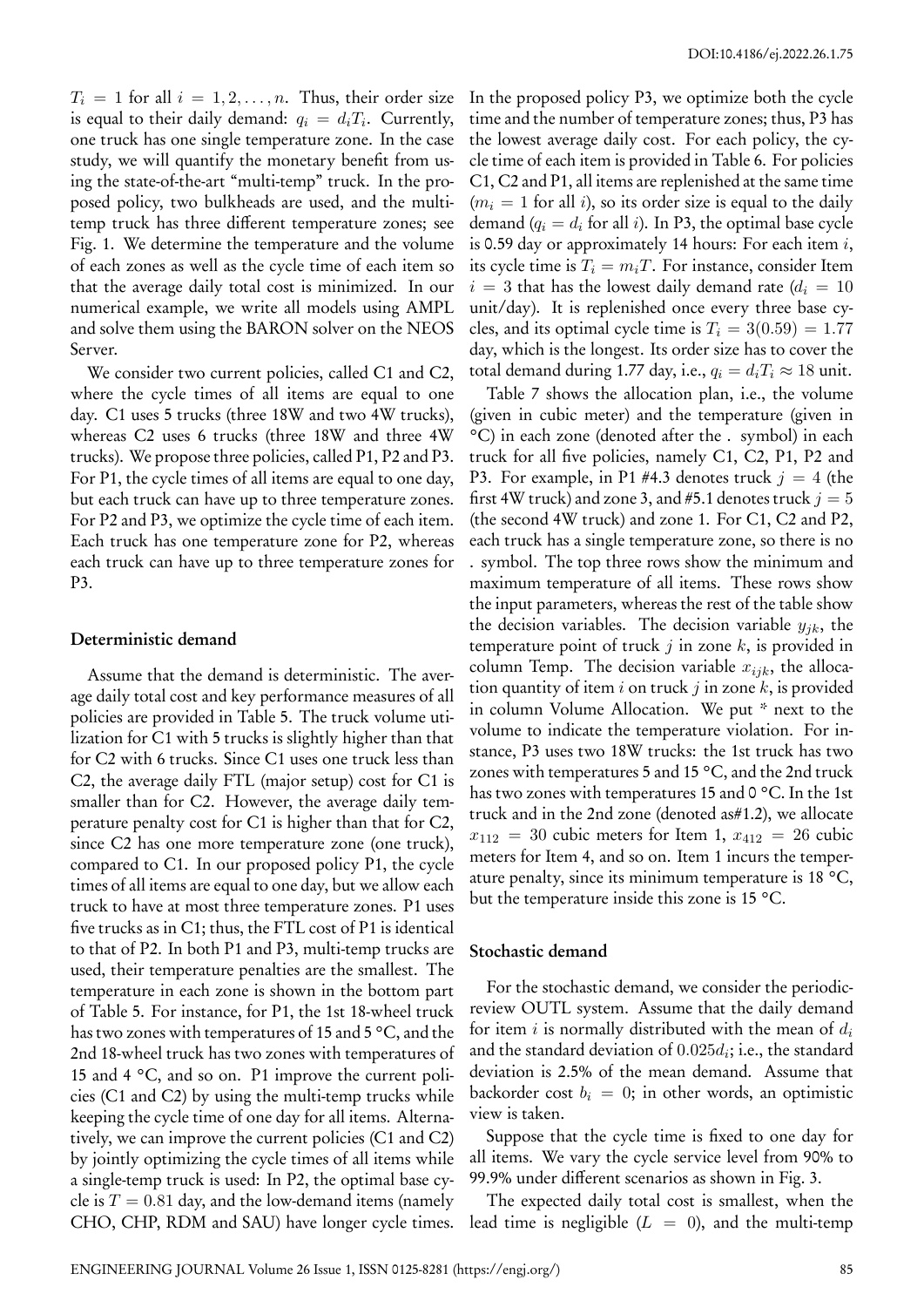|                             |                |                | Cycle time $= 1$ day | Optimal cycle time |            |  |
|-----------------------------|----------------|----------------|----------------------|--------------------|------------|--|
| Policy                      |                | Single-temp    | Multi-temp           | Single-temp        | Multi-temp |  |
|                             | C <sub>1</sub> | C <sub>2</sub> | P <sub>1</sub>       | P <sub>2</sub>     | P3         |  |
| Cycle time                  | 1              |                | 1                    | Varies by items    |            |  |
| Max temp zones per truck    | 1              | 1              | 3                    |                    | 3          |  |
| 18-wheel trucks used        | 3              | 3              | 3                    | 3                  |            |  |
| 4-wheel trucks used         | 2              | 3              | $\mathfrak{D}$       |                    |            |  |
| Truck volume utilization    | 0.990          | 0.947          | 0.990                | 0.889              | 1.000      |  |
| Total temp zones            | 5              | 6              | 11                   | 3                  |            |  |
| Total cost                  | 9476           | 8188           | 7815                 | 8003               | 7210       |  |
| Temp penalty cost           | 3894           | 2266           | 2233                 | 2571               | 2233       |  |
| FTL cost                    | 3946           | 4286           | 3946                 | 4028               | 3800       |  |
| Minor setup cost            | 200            | 200            | 200                  | 223                | 291        |  |
| Holding cost                | 1437           | 1437           | 1437                 | 1181               | 887        |  |
| Base cycle                  | 1              | 1              |                      | 0.811              | 0.591      |  |
| Temp in 18W truck $(j = 1)$ | 15             | $-2$           | (15,5)               | 15                 | (15,5)     |  |
| Temp in 18W truck $(j = 2)$ | $\overline{2}$ | 5              | (15,4)               | 4                  | (15,0)     |  |
| Temp in 18W truck $(j = 3)$ | 0              | $\overline{2}$ | $(7,-2)$             |                    | N/A        |  |
| Temp in 4W truck $(j = 4)$  | 1.00           | 15             | $(15, 13, -2)$       | N/A                | N/A        |  |
| Temp in 4W truck $(j = 5)$  | $-2$           | 10             | (10,5)               | N/A                | N/A        |  |
| Temp in 4W truck $(j = 6)$  | N/A            | 15             | N/A                  | N/A                | N/A        |  |

Table 5. Summary of all policies for deterministic demand.

Table 6. Cycle time in all policies.

|                | Input parameter |       |       | $C1, C2, P1 (T = 1)$ |              |       | P2 ( $T = 0.81$ ) |       |       | P3 ( $T = 0.59$ ) |       |
|----------------|-----------------|-------|-------|----------------------|--------------|-------|-------------------|-------|-------|-------------------|-------|
| Item i         | Code            | $d_i$ | $q_i$ | $m_i$                | $T_i$        | $q_i$ | $m_i$             | $T_i$ | $q_i$ | $m_i$             | $T_i$ |
| 1              | <b>CHO</b>      | 25    | 25    | 1                    | 1            | 81    | 4                 | 3.24  | 30    | $\overline{2}$    | 1.18  |
| $\overline{2}$ | <b>CHP</b>      | 10    | 10    | 1                    | 1            | 57    | 7                 | 5.68  | 18    | 3                 | 1.77  |
| 3              | <b>DES</b>      | 135   | 135   | 1                    | 1            | 110   | $\mathbf{1}$      | 0.81  | 80    | 1                 | 0.59  |
| 4              | <b>DRY</b>      | 44    | 44    | 1                    | 1            | 36    | 1                 | 0.81  | 26    | 1                 | 0.59  |
| 5              | <b>EGG</b>      | 103   | 103   | 1                    | 1            | 84    | $\mathbf{1}$      | 0.81  | 61    | 1                 | 0.59  |
| 6              | <b>FRO</b>      | 169   | 169   | 1                    | 1            | 137   | 1                 | 0.81  | 100   | 1                 | 0.59  |
| 7              | <b>FRT</b>      | 254   | 254   | 1                    | 1            | 206   | $\mathbf{1}$      | 0.81  | 150   | 1                 | 0.59  |
| 8              | <b>JIC</b>      | 91    | 91    | 1                    | 1            | 74    | 1                 | 0.81  | 108   | $\overline{2}$    | 1.18  |
| 9              | MLK             | 1477  | 1477  | 1                    | 1            | 1198  | 1                 | 0.81  | 873   | 1                 | 0.59  |
| 10             | <b>NOD</b>      | 64    | 64    | 1                    | $\mathbf{1}$ | 52    | 1                 | 0.81  | 76    | $\overline{2}$    | 1.18  |
| 11             | <b>PCM</b>      | 889   | 889   | 1                    | 1            | 721   | 1                 | 0.81  | 525   | 1                 | 0.59  |
| 12             | <b>PST</b>      | 878   | 878   | 1                    | 1            | 712   | 1                 | 0.81  | 1037  | 2                 | 1.18  |
| 13             | <b>RDM</b>      | 185   | 185   | 1                    | 1            | 300   | 2                 | 1.62  | 219   | 2                 | 1.18  |
| 14             | <b>RWM</b>      | 2397  | 2397  | 1                    | 1            | 1944  | 1                 | 0.81  | 1416  | 1                 | 0.59  |
| 15             | <b>SAU</b>      | 37    | 37    | 1                    | 1            | 90    | 3                 | 2.43  | 44    | 2                 | 1.18  |
| 16             | <b>TFU</b>      | 407   | 407   | 1                    | 1            | 330   | 1                 | 0.81  | 241   | 1                 | 0.59  |
| 17             | VEG             | 1573  | 1573  | 1                    | 1            | 1276  | 1                 | 0.81  | 929   | 1                 | 0.59  |
| 18             | YOG             | 1342  | 1342  | 1                    | $\mathbf{1}$ | 1089  | $\mathbf{1}$      | 0.81  | 793   | 1                 | 0.59  |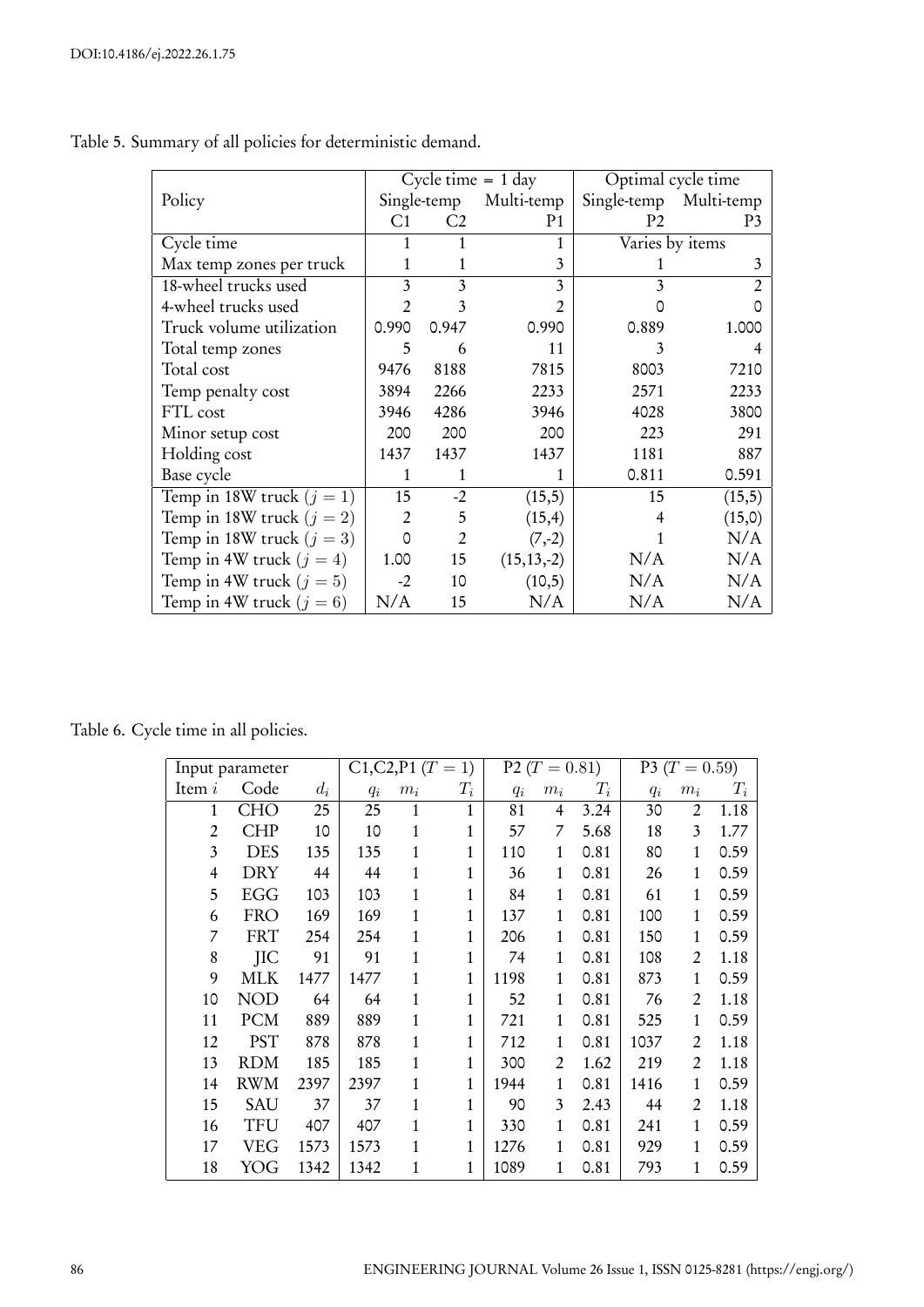| <b>Item</b>   |                                                                                                                                                                                                                                                                                                                                                                               |                                      |                 |                 |              |                          |              |                  |               |                 |                   |               | $\Xi$          |        |                |                     |                |                |                                 | $\frac{18}{2}$ |
|---------------|-------------------------------------------------------------------------------------------------------------------------------------------------------------------------------------------------------------------------------------------------------------------------------------------------------------------------------------------------------------------------------|--------------------------------------|-----------------|-----------------|--------------|--------------------------|--------------|------------------|---------------|-----------------|-------------------|---------------|----------------|--------|----------------|---------------------|----------------|----------------|---------------------------------|----------------|
|               | Min Temp                                                                                                                                                                                                                                                                                                                                                                      |                                      | $\frac{8}{1}$   |                 | <u>ຕ ທ ທ</u> |                          |              |                  | $\frac{7}{3}$ |                 |                   |               |                |        |                | $\vec{r}$ 4         | 15<br>15<br>25 | 16<br>15<br>25 |                                 |                |
|               | Max Temp                                                                                                                                                                                                                                                                                                                                                                      |                                      | $\overline{21}$ | 25              |              |                          | $5 - 5$      |                  |               | $\frac{8}{2}$   | ិ <u>ក</u> ្ក ក្ដ |               | $\frac{5}{10}$ | 288    | 11<br>15<br>20 | $\overline{4}$      |                |                | $\overline{2}$ a $\overline{2}$ | $\frac{1}{2}$  |
| Policy        | Truck.Zone #j.k                                                                                                                                                                                                                                                                                                                                                               | $\overline{\text{Temp}}$<br>$y_{jk}$ |                 |                 |              |                          |              |                  |               |                 | Volume Allocation | $x_{ijk}$     |                |        |                |                     |                |                |                                 |                |
|               | $\frac{18\text{W}\#1}{18\text{W}\#2}$                                                                                                                                                                                                                                                                                                                                         |                                      | $25*$           | $\Xi$           | 135          | 4                        | 103          |                  | $254*$        | 51              | $\sqrt{477}$      | $\mathcal{L}$ | 889            | 878*   | 185            |                     | 37             | 407            |                                 |                |
|               |                                                                                                                                                                                                                                                                                                                                                                               |                                      |                 |                 |              |                          |              |                  |               |                 |                   |               |                |        |                | 256*<br>458<br>1465 |                |                | 1573                            | 172            |
| J             | $18\,\mathrm{W}$ #3                                                                                                                                                                                                                                                                                                                                                           |                                      |                 |                 |              |                          |              | 88               |               |                 |                   |               |                |        |                |                     |                |                |                                 |                |
|               | $4\,\mathrm{W}$ #4                                                                                                                                                                                                                                                                                                                                                            |                                      |                 |                 |              |                          |              |                  |               |                 |                   |               |                |        |                | 56                  |                |                |                                 | 1171           |
|               | $4W#5$                                                                                                                                                                                                                                                                                                                                                                        | ೆ                                    |                 |                 |              |                          |              | 82               |               |                 |                   |               |                |        |                | 163                 |                |                |                                 |                |
|               |                                                                                                                                                                                                                                                                                                                                                                               |                                      |                 |                 |              |                          |              | 169              |               |                 |                   |               |                |        |                |                     |                |                |                                 |                |
|               | $\begin{array}{c} 18\text{W}\#1\\ 18\text{W}\#2\\ 18\text{W}\#2 \end{array}$                                                                                                                                                                                                                                                                                                  |                                      |                 | $\overline{a}$  |              |                          | $34*$        |                  | 254           |                 |                   | 2             | 889            |        |                |                     |                |                | $\overline{191}$                | 1342           |
| C             |                                                                                                                                                                                                                                                                                                                                                                               |                                      |                 |                 |              |                          |              |                  |               |                 |                   |               |                |        |                | 1281                |                |                | 383                             |                |
|               | $4\,\mathrm{W}$ #4                                                                                                                                                                                                                                                                                                                                                            | ى                                    | $25*$           |                 |              | 45                       | <sub>N</sub> |                  |               | 5               | 311               |               |                |        | 185            |                     | 37             | 407            |                                 |                |
|               | $4W#5$                                                                                                                                                                                                                                                                                                                                                                        | $\overline{a}$                       |                 |                 |              |                          |              |                  |               |                 | 1166              |               |                | $878*$ |                |                     |                |                |                                 |                |
|               | $\frac{18 \text{W } \# 1.1}{18 \text{W } \# 1.2}$                                                                                                                                                                                                                                                                                                                             | 15                                   | $25*$           |                 | 35           |                          |              |                  |               |                 | $\sqrt{109}$      | 2             | 889            | $238*$ | 185            |                     | 37             | $\sqrt{292}$   |                                 |                |
|               |                                                                                                                                                                                                                                                                                                                                                                               |                                      |                 |                 |              |                          |              |                  | 23            |                 |                   |               |                |        |                |                     |                |                | 1105                            | 1342           |
|               |                                                                                                                                                                                                                                                                                                                                                                               |                                      |                 |                 |              | 23                       |              |                  |               |                 |                   |               |                |        |                |                     |                | $\frac{16}{1}$ |                                 |                |
|               |                                                                                                                                                                                                                                                                                                                                                                               |                                      |                 |                 |              |                          |              |                  |               |                 |                   |               |                |        |                | 1183                |                |                | 390                             |                |
|               |                                                                                                                                                                                                                                                                                                                                                                               |                                      |                 | $\overline{a}$  |              |                          | Z            |                  | 105           |                 |                   |               |                |        |                |                     |                |                |                                 |                |
| $\tilde{P}$   |                                                                                                                                                                                                                                                                                                                                                                               |                                      |                 |                 |              |                          |              | 169              |               |                 |                   |               |                |        |                | 1155                |                |                |                                 |                |
|               |                                                                                                                                                                                                                                                                                                                                                                               |                                      |                 |                 |              |                          |              |                  |               |                 |                   |               |                |        |                | S                   |                |                |                                 |                |
|               |                                                                                                                                                                                                                                                                                                                                                                               |                                      |                 |                 |              |                          |              |                  | 44            | خ               |                   |               |                |        |                |                     |                |                |                                 |                |
|               |                                                                                                                                                                                                                                                                                                                                                                               |                                      |                 |                 |              | $\overline{\mathcal{L}}$ |              |                  |               |                 |                   |               |                | 641*   |                |                     |                |                |                                 |                |
|               |                                                                                                                                                                                                                                                                                                                                                                               |                                      |                 |                 |              |                          |              |                  | 83            |                 |                   |               |                |        |                |                     |                |                |                                 |                |
|               | $\begin{array}{l} 180\!\!\! \times\!\!\!\!\! \#2.1 \\ 180\!\!\! \times\!\!\!\!\! \#2.2 \\ 180\!\!\! \times\!\!\!\!\! \#3.1 \\ 180\!\!\! \times\!\!\!\!\! \#4.1 \\ 180\!\!\! \times\!\!\!\! \#4.1 \\ 40\!\!\! \times\!\!\!\! \#4.2 \\ 40\!\!\! \times\!\!\!\! \#4.3 \\ 40\!\!\! \times\!\!\!\! \#5.1 \\ 40\!\!\! \times\!\!\!\! \#5.1 \\ 40\!\!\! \times\!\!\!\! \#5.2 \\ 40\$ | $\overline{a}$                       |                 |                 |              |                          |              |                  |               |                 | 379               |               |                |        |                |                     |                |                |                                 |                |
|               | $18\,\mathrm{W}$ #1                                                                                                                                                                                                                                                                                                                                                           | 15                                   | 81*             | 57              | O            | 36                       | 84           |                  | $206*$        |                 | 198               | 25            | 721            | 712*   | 300            |                     | ငွ             | 330            |                                 |                |
| $\mathbf{P}2$ | $18\mathrm{W}$ #2                                                                                                                                                                                                                                                                                                                                                             |                                      |                 |                 |              |                          |              |                  |               |                 |                   |               |                |        |                | 683<br>1261         |                |                | 1276                            |                |
|               | $18\mathrm{W}$ #3                                                                                                                                                                                                                                                                                                                                                             |                                      |                 |                 |              |                          |              | $137*$           |               |                 |                   |               |                |        |                |                     |                |                |                                 | 1089           |
|               | $18W$ #1.1                                                                                                                                                                                                                                                                                                                                                                    | ഹ                                    |                 | $\overline{18}$ | 80           |                          |              |                  | 150           |                 |                   | ಿ             | 525            |        |                |                     |                |                | 929                             | 793            |
| P3            | $\begin{array}{c} 18\!\!\! \times 41.2 \\ 18\!\!\! \times 42.1 \end{array}$                                                                                                                                                                                                                                                                                                   | بما                                  | $30*$           |                 |              | $\delta$                 | Ğ            |                  |               | $\overline{08}$ | 675               |               |                | 1037*  | 219            |                     |                | 24             |                                 |                |
|               |                                                                                                                                                                                                                                                                                                                                                                               | 5                                    |                 |                 |              |                          |              |                  |               |                 | 198               |               |                |        |                |                     |                |                |                                 |                |
|               | $18W + 2.2$                                                                                                                                                                                                                                                                                                                                                                   | O                                    |                 |                 |              |                          |              | $\overline{100}$ |               |                 |                   |               |                |        |                | 1416                |                |                |                                 |                |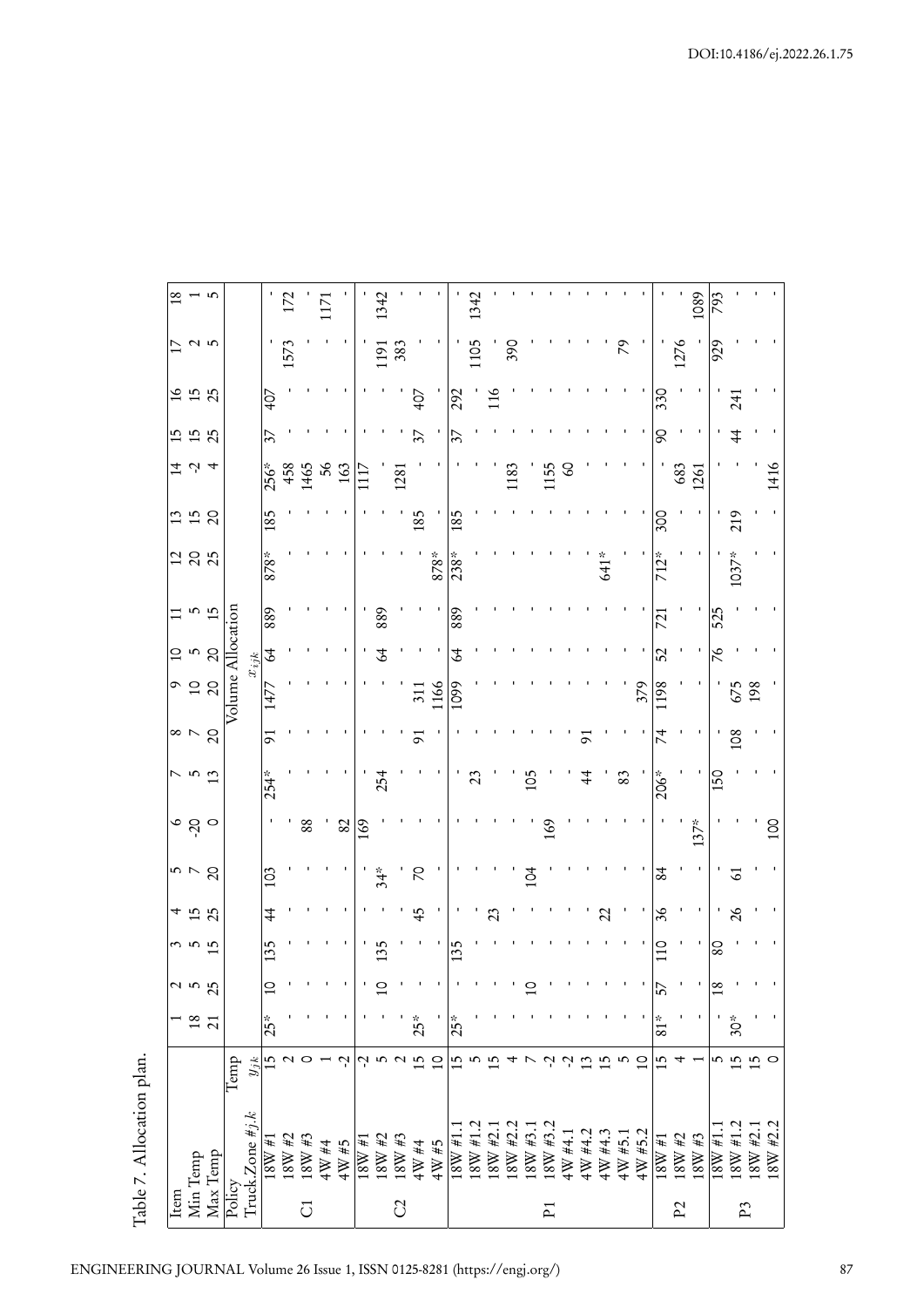|                             |       | Cycle time $= 1$ day   | Optimal cycle time |                 |
|-----------------------------|-------|------------------------|--------------------|-----------------|
| Policy                      |       | Single-temp Multi-temp | Single-temp        | Multi-temp      |
|                             | C2'   | P1'                    | P2'                | P3'             |
| Cycle time                  |       |                        |                    | Varies by items |
| Max temp zones per truck    |       | 3                      |                    | 3               |
| 18-wheel trucks used        | 3     | 3                      | 3                  | 3               |
| 4-wheel trucks used         | 3     | 3                      |                    |                 |
| Truck volume utilization    | 1.000 | 0.950                  | 0.930              | 1.000           |
| Total temp zones            | 6     | 15                     | 3                  |                 |
| Total cost                  | 8469  | 8405                   | 8358               | 7817            |
| Temp penalty cost           | 2406  | 2342                   | 2625               | 2438            |
| FTL cost                    | 4286  | 4286                   | 4253               | 3787            |
| Minor setup cost            | 200   | 200                    | 218                | 200             |
| Holding cost                | 1577  | 1577                   | 1262               | 1392            |
| Base cycle                  | 1     |                        | 0.768              | 0.862           |
| Temp in 18W truck $(j = 1)$ | 5     | (15,5)                 | Ω                  | (1,4,15)        |
| Temp in 18W truck $(j = 2)$ |       |                        | 15                 | (5, 15)         |
| Temp in 18W truck $(j = 3)$ | $-2$  | $(4,-5)$               | 3                  | (4,15)          |
| Temp in 4W truck $(j = 4)$  | 15    | $(15,-5)$              | N/A                | N/A             |
| Temp in 4W truck $(j = 5)$  | 15    | $(15,-5)$              | N/A                | N/A             |
| Temp in 4W truck $(j = 6)$  | 15    | 15                     | N/A                | N/A             |
| $\Delta$ Total cost         | 281   | 590                    | 355                | 607             |

Table 8. Summary of all policies for stochastic demand.



Fig. 3. Expected daily total costs under different scenarios.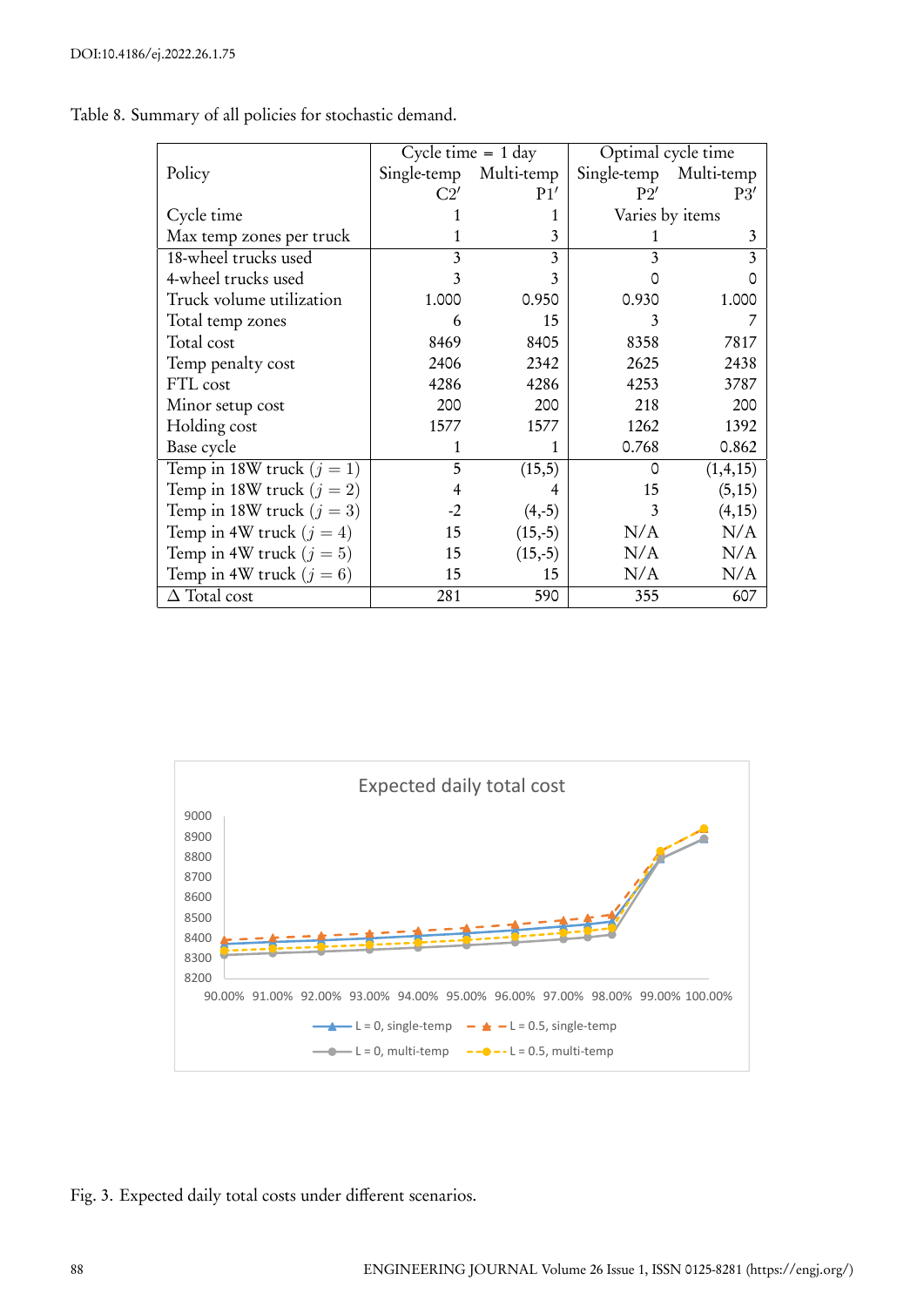trucks are used. It is largest, when the lead time is positive (here,  $L = 0.5$  day), and the single-temp trucks are used. Reducing the lead time and using the multi-temp truck can reduce the cost. In this case study, as we can see from Fig. 3, the cost saving from multi-temp truck (the yellow line) is larger than that of lead time reduction (the blue line). Furthermore, Fig. 3 clearly shows the trade-off between cost and service level. As the cycle service level increases, we need to keep more safety stock, and the expected cost increases.

For the rest of this section, we assume that lead time is zero and that the safety factor is 1.96, which corresponds to the cycle service level of 97.5%. In analogous to C2, P1, P2 and P3 in the case of deterministic demand, we consider the current policy C2 *′* and propose three policies P1 *′* , P2 *′* and P3 *′* . As in C2, C2 *′* fixes the cycle time to be one day for all items and uses single-temp trucks. As in P1, P1 *′* fixes the cycle time to be one day for all items but uses multi-temp trucks. As in P2, P2 *′* optimizes the cycle time and uses single-temp trucks. As in P3, P3 *′* optimizes both the cycle time and uses multitemp trucks. Recall that the truck utilization of C1 is larger than that of C2, but the average total cost associated with C1 is smaller than that with C2; thus, for the case of stochastic demand, we do not consider C1, and we will see that the truck utilization for C2 *′* is 100 percent.

We summarize the performance measures and temperature points of all four policies in Table 8. For C2 *′* , the temperatures inside the 18W trucks are 5, 4 and -2 °C, and the temperature inside the 4W truck is 15 °C. For P1 *′* , the first 18W truck has two temperature zones, where temperatures are 15 and 5 °C. The second 18W truck has one temperature zone with 4 °C. The third 18W truck has two temperature zones, where temperatures are 4 and -5 °C. The first two 4W trucks ( $j = 4, 5$ ) have two temperature zones, where temperatures are 15 and -5 °C, and the last 4W truck ( $j = 6$ ) has one temperature zone with 15 °C. In C2 *′* and P1 *′* , the cycle time is fixed to be 1 day, whereas in P2 *′* and P3 *′* , the cycle time is optimized. The optimal base cases in P2 *′* and P3 *′* are 0.768 and 0.862 day, respectively. In P2 *′* and P3 *′* , we use only 18W trucks ( $j = 1, 2, 3$ ). For P2', the temperatures inside the 18W trucks are 0, 15 and 3 °C. For P3 *′* , the first 18W truck has three temperature zones, where temperatures are 1, 4 and 15 °C. The second 18W truck has two temperature zones, where temperatures are 5 and 15 °C. The last 18W truck has two temperature zones, where temperatures are 4 and 15 °C. The last row in Table 8 shows the increase in total cost due to demand uncertainty. Suppose that the cycle time is one day and that the single-temp trucks are used. Then, the increase in total cost due to demand uncertainty is the difference between the total cost for stochastic demand (Column

C2 *′* in Table 8) and that for deterministic demand (Column C2 in Table 5), 8469 *−* 8188 = 281. This is the smallest increase among all four cases. The largest increase of 607 occurs when the cycle time is optimized and the multi-temp trucks are used; the difference between the total cost for stochastic demand (Column P3 *′* in Table 8) and that for deterministic demand (Column P3 in Table 5) is  $7817 - 7210 = 607$ .

## **5. Conclusion**

In summary, we propose a CJRP with refrigerated FTL delivery. The truck capacity is formulated as a hard constraint, whereas the temperature target is formulated as a soft constraint. In the deterministic model, we determine the cycle time of each product, the temperature of each zone in each truck, and the allocation plan that specifies how many units of each product would be delivered in each zone in each truck. For each product with constant demand, the order quantity remains the same for all cycles. When demand is random, the order quantity of each product is determined from the order-up-to level and its current inventory position. In our stochastic model, the order-up-to level is chosen to maintain the desired in-stock probability of each product. In the case study, our model is applied to solve the joint replenishment problem at one of the largest modern grocery retailers in Thailand. We quantify the monetary benefit from using the multi-temp truck and the lead time reduction initiative.

A few extensions are as follows. In the current model, we assume that all units of each product are identical. We could extend our model to capture aging products: The old aging units may be more sensitive to the temperature violation than the new units. Furthermore, the customer demand, especially for perishable products, usually depends on the product quality, which can be affected by both the age and the temperature violation. In the constrained JRP, items could be picked up from different locations, we could include the routing decision, and the temperature would be dynamic, since the truck temperature at the beginning of the journey (when only few items have been picked up by the truck) could be different from that at the end of the journey (when all items have been picked up). We hope to pursue these or related issues in the future.

## **Acknowledgments**

This research was supported in part by the Office of Thailand Science Research and Innovation (TSRI) and Ministry of Higher Education, Science, Research and Innovation (MHESI), Thailand (Project ID 71798). The views expressed in this paper are those of the authors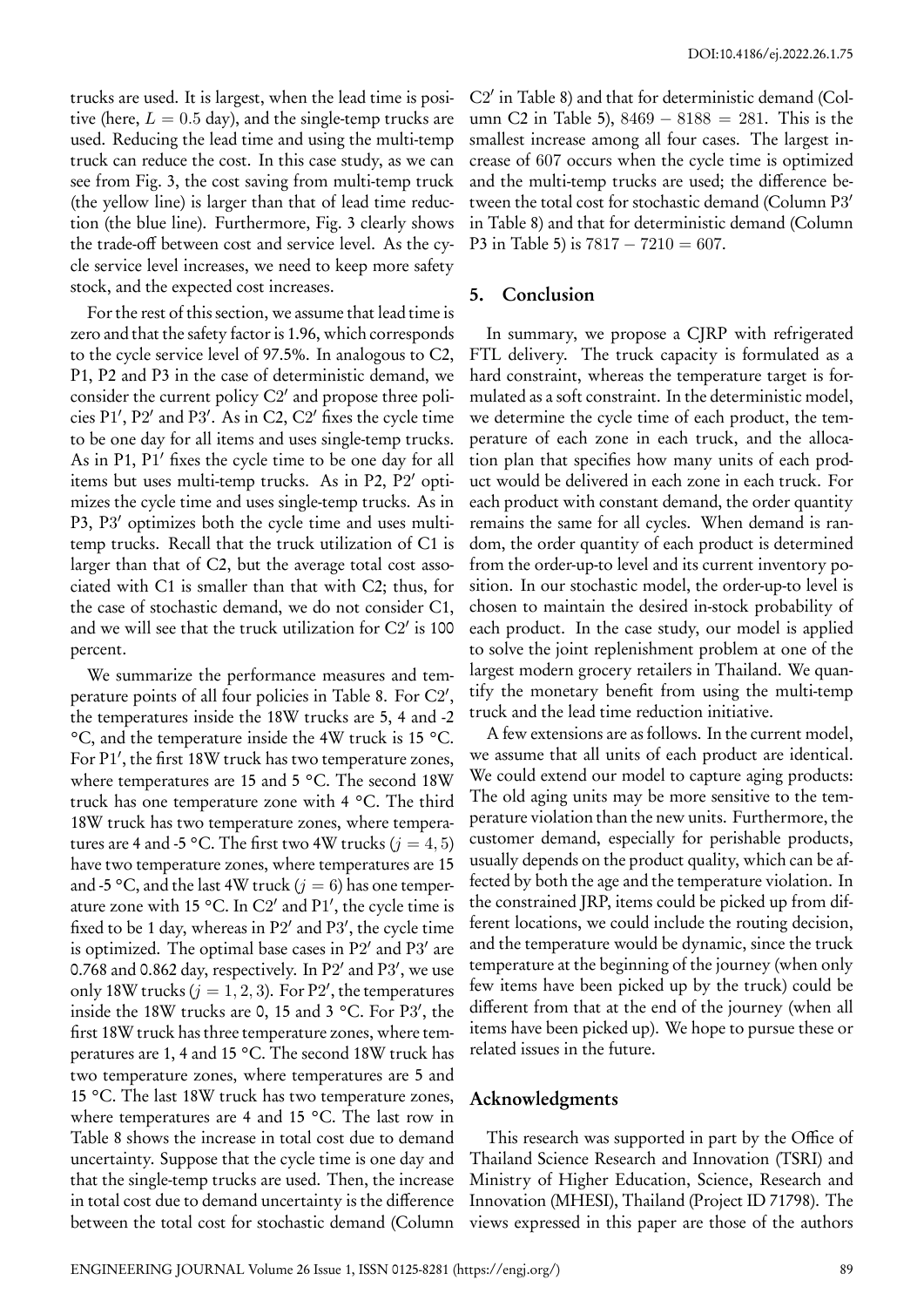and do not necessarily reflect the views of TSRI and MHESI, Thailand.

## **References**

- [1] Statista, "Size of the cold chain logistics market worldwide from 2018 to 2026," 2020, retrieved May 05, 2021 from https://www.statista.com/s tatistics/1107947/cold-chain-logistics-market-siz e-worldwide/.
- [2] J. Han, M. Zuo, W. Zhu, J. Zuo, E. Lu, and X. Yang, "A comprehensive review of cold chain logistics for fresh agricultural products: Current status, challenges, and future trends," *Trends in Food Science and Technology*, vol. 109, pp. 536–551, 2021.
- [3] L. Bastos, M. Mendes, D. Nunes, A.C.S.Melo, and M. Carneiro, "A systematic literature review on the joint replenishment problem solution: 2006- 2015," *Production*, vol. 27, 2017.
- [4] B. Ozkaya, U. Gurler, and E. Berk, "The stochastic joint replenishment problem: A new policy, analysis, and insights," *Naval Research Logistics*, vol. 53, pp. 525–546, 2006.
- [5] I. Moon and B. Cha, "The joint replenishment problem with resource restriction," *European Journal of Operational Research*, vol. 173, no. 1, pp. 190– 198, 2006.
- [6] C. Amaya, J. Carvajal, and F. Castano, "A heuristic framework based on linear programming to solve the constrained joint replenishment problem," *International Journal of Production Economics*, vol. 144, pp. 243–247, 2013.
- [7] C. Wei, W.-W. Gao, Z.-H. Hu, Y. Qi, and S.-D. Pan, "Assigning customer-dependent travel time limits to routes in a cold-chain inventory routing problem," *Computers & Industrial Engineering*, vol. 133, pp. 275–291, 2019.
- [8] J. Chen, M. Dong, and L. Xu, "A perishable product shipment consolidation model considering freshness-keeping effort," *Transportation Research Part E: Logistics and Transportation Review*, vol. 115, pp. 56–86, 2018.
- [9] G. Kiesmuller, "A multi-item periodic replenishment policy with full truckloads," *International Journal of Production Economics*, vol. 118, pp. 275– 281, 2009.
- [10] K. Nagasawa, T. Irohara, Y. Matoba, and S. Liu, "Joint replenishment problem in multi-item inventory control with carrier capacity and receiving inspection cost," *Operations and Supply Chain Management*, vol. 6, pp. 111–116, 2013.
- [11] N. Ndraha, H. Hsiao, J. Vlajic, M. Yang, and H. Lin, "Time-temperature abuse in the food cold

chain: Review of issues, challenges and recommendations," *Food Control*, vol. 89, pp. 12–21, 2018.

- [12] M. Aung and Y. Chang, "Temperature management for the quality assurance of a perishable food supply chain," *Food Control*, vol. 40, pp. 198–207, 2014.
- [13] Y. Esmizadeh, M. Bashiri, H. Jahani, and B. Almada-Lobo, "Cold chain management in hierarchical operational hub networks," *Transportation Research Part E: Logistics and Transportation Review*, vol. 147, p. 102202, 2021.
- [14] N. Tashakkor, S. Mirmohammadi, and M. Iranpoor, "Joint optimization of dynamic pricing and replenishment cycle considering variable noninstantaneous deterioration and stock-dependent demand," *Computers & Industrial Engineering*, vol. 123, pp. 232–241, 2018.
- [15] C. Kouki, M. Babai, Z. Jemai, and S. Minner, "A coordinated multi-item inventory system for perishables with random lifetime," *International Journal of Production Economics*, vol. 181, pp. 226–237, 2016.
- [16] L. Coelho and G. Laporte, "Optimal joint replenishmen, delivery and inventory management policies for perishable products," *Computers & Operations Research*, vol. 47, pp. 42–52, 2014.
- [17] L. Janssen, A. Diabat, J. Sauer, and F. Herrmann, "A stochastic micro-periodic age-based inventory replenishment policy for perishable goods," *Transportation Research Part E: Logistics and Transportation Review*, vol. 118, pp. 445–465, 2018.
- [18] B. Deniz, I. Karaesman, and A. Scheller-Wolf, "A comparison of inventory policies for perishable goods," *Operations Research Letters*, vol. 48, pp. 805–810, 2020.
- [19] S. M. Gholami-Zanjani, M. S. Jabalameli, and M. S. Pishvaee, "A resilient-green model for multiechelon meat supply chain planning," *Computers & Industrial Engineering*, vol. 152, p. 107018, 2021.
- [20] V. Pukcarnon, P. Chaovalitwongse, and N. Phumchusri, "The can-order policy for one-warehouse nretailer inventory system: A heuristic approach," *Engineering Journal*, vol. 18, no. 4, pp. 53–72, 2014.
- [21] N. Sakulsom and W. Tharmmaphornphilas, "Periodic-review policy for a 2-echelon inventory problem with seasonal demand," *Engineering Journal*, vol. 22, no. 6, pp. 117–134, 2018.
- [22] F. Fang, T.-D. Nguyen, and C. Currie, "Joint pricing and inventory decisions for substitutable and perishable products under demand uncertainty," *European Journal of Operational Research*, vol. 293, pp. 594–602, 2021.